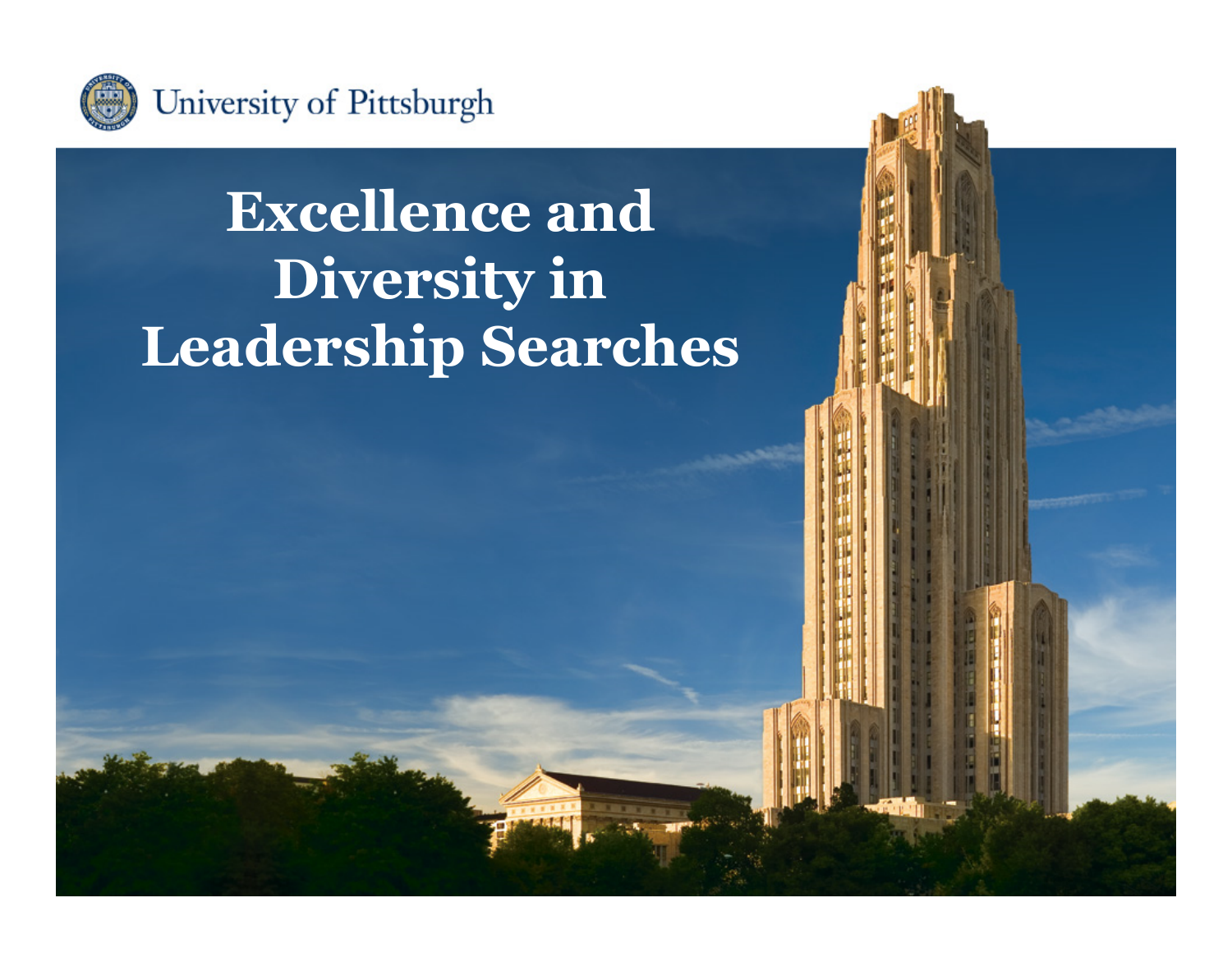

# **University Strategic Plan Strategic Goal**:

•Embrace Diversity and Inclusion

"We aspire to be a university that embodies diversity and inclusion as core values that enrich learning, scholarship, and communities we serve."

Accepted by the Board of Trustees June 2015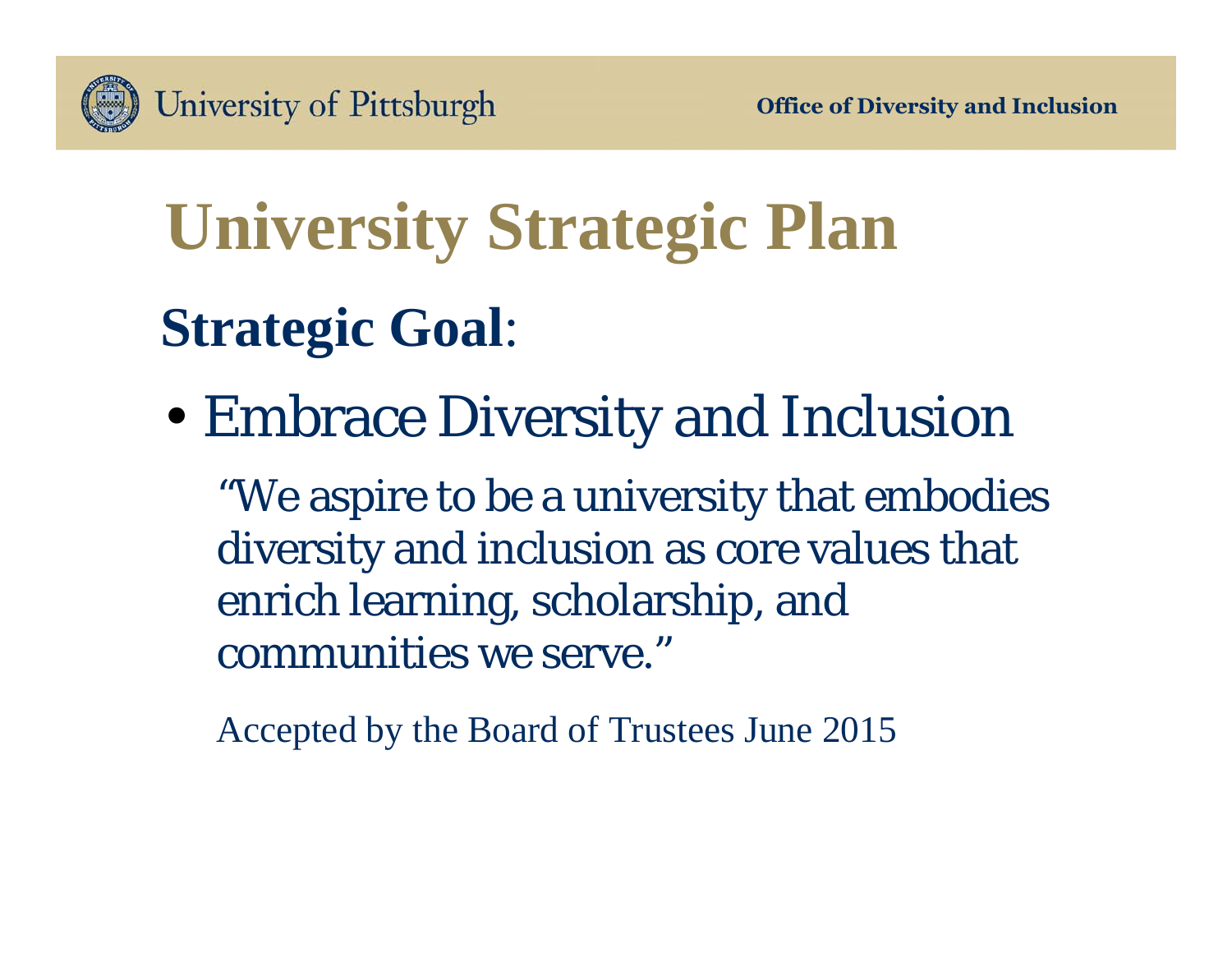

### **Agenda**

- Role of the Office of Affirmative Action
- Review the Goals for the Search Process
- Review the Search Process
- Discuss the need for a Diverse Pool
- Review Barriers to attracting the most diverse qualified candidates
- "Take Aways"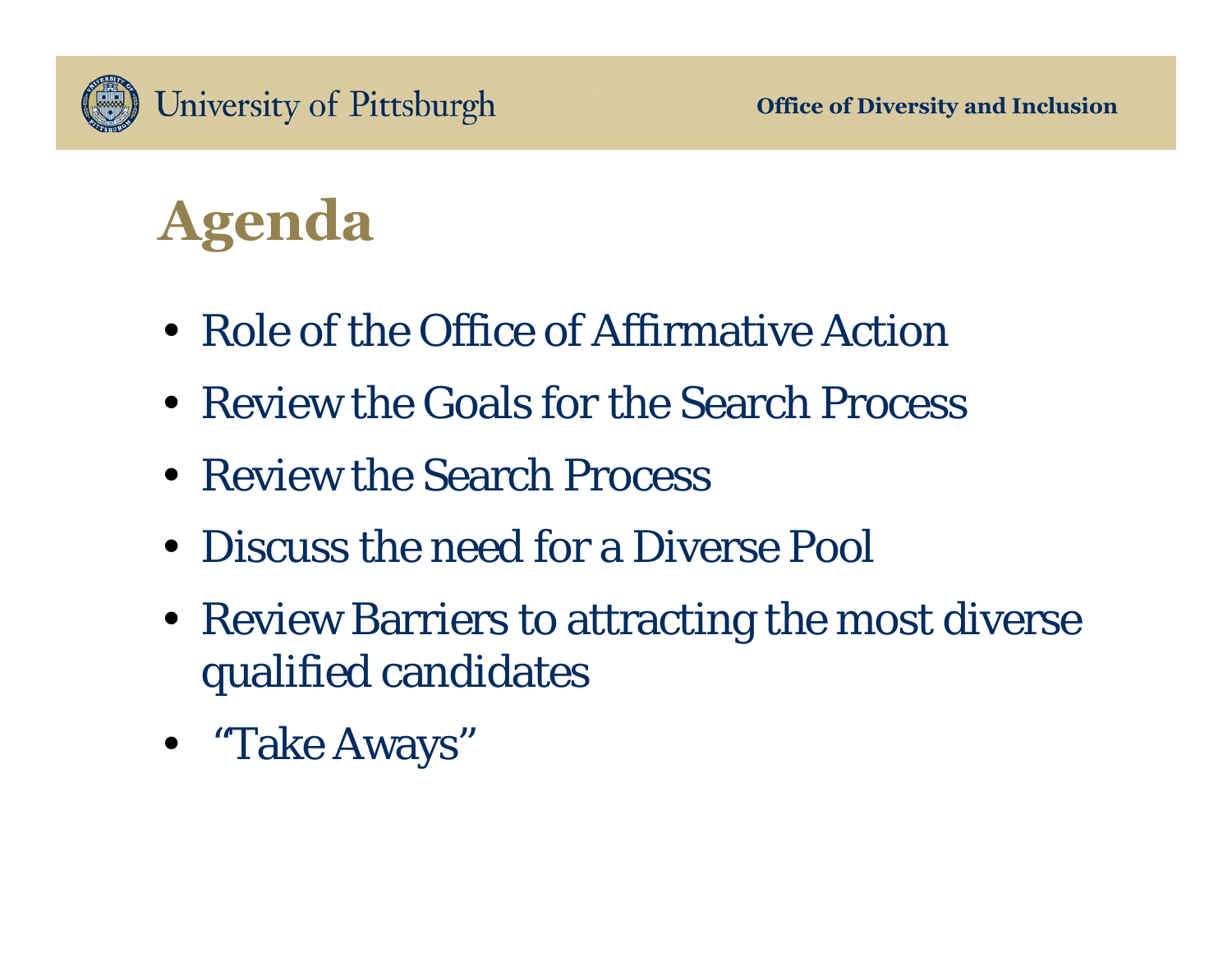

# **Affirmative Action**

• Affirmative Action in the Office of Diversity, and Inclusion has overall responsibility for providing leadership, resources, coordination, and oversight for the University's voluntary diversity initiatives as well as ensuring equal opportunity and compliance with related governmental requirements.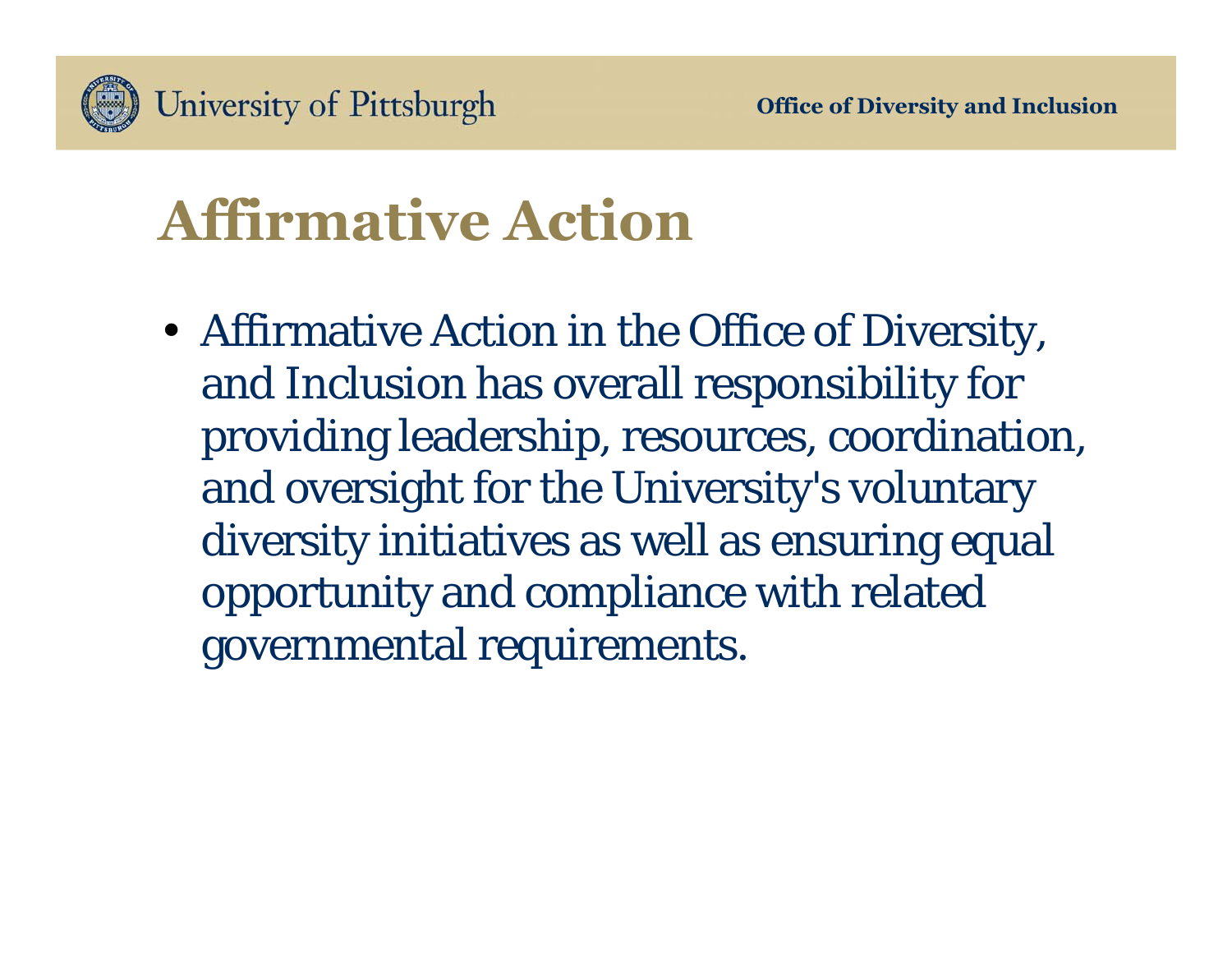# **Affirmative Action – Faculty Recruiting**

- Reviews and approves the Pre-audit forms
- •Reviews the Tenure Status
- $\bullet$ Reviews the composition of the Search Committee
- $\bullet$ Reviews the posting for the required tag line
- •Reviews the places where the position is advertised
- • Ensures the University remains in compliance with federal law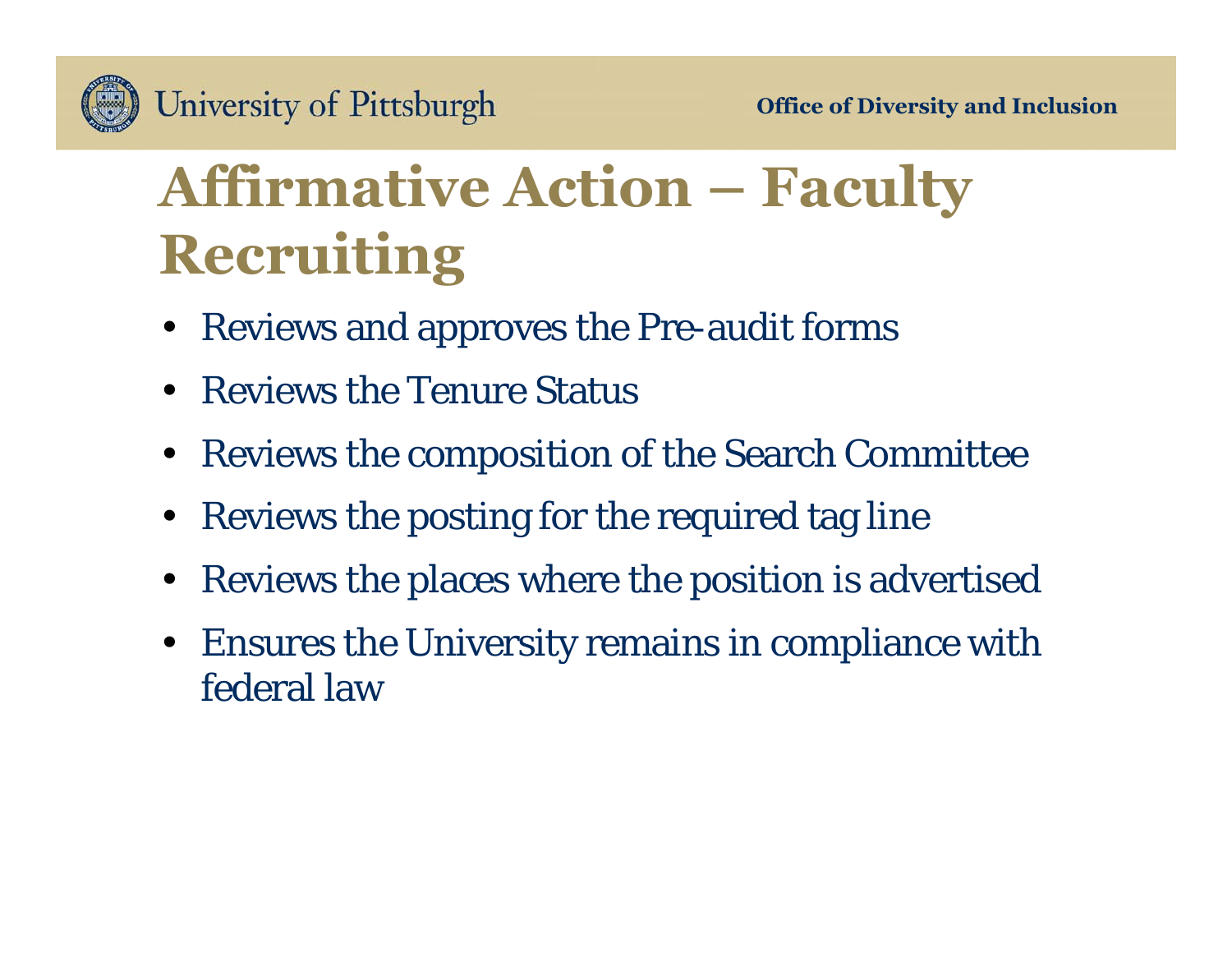

# **Diversity v. Affirmative Action**

#### **Diversity**

Race, gender, ethnicity, veteran status, disability, socio-economic background and many more . . .

Defined broadly, with emphasis on groups historically underrepresented in the workforce and on campus.

#### **Affirmative Action**

To receive federal contracts, Pitt is required to take *good faith efforts* to employ and advance **four groups**.

Goal: To have our workforce reflect the population of the relevant candidate pool.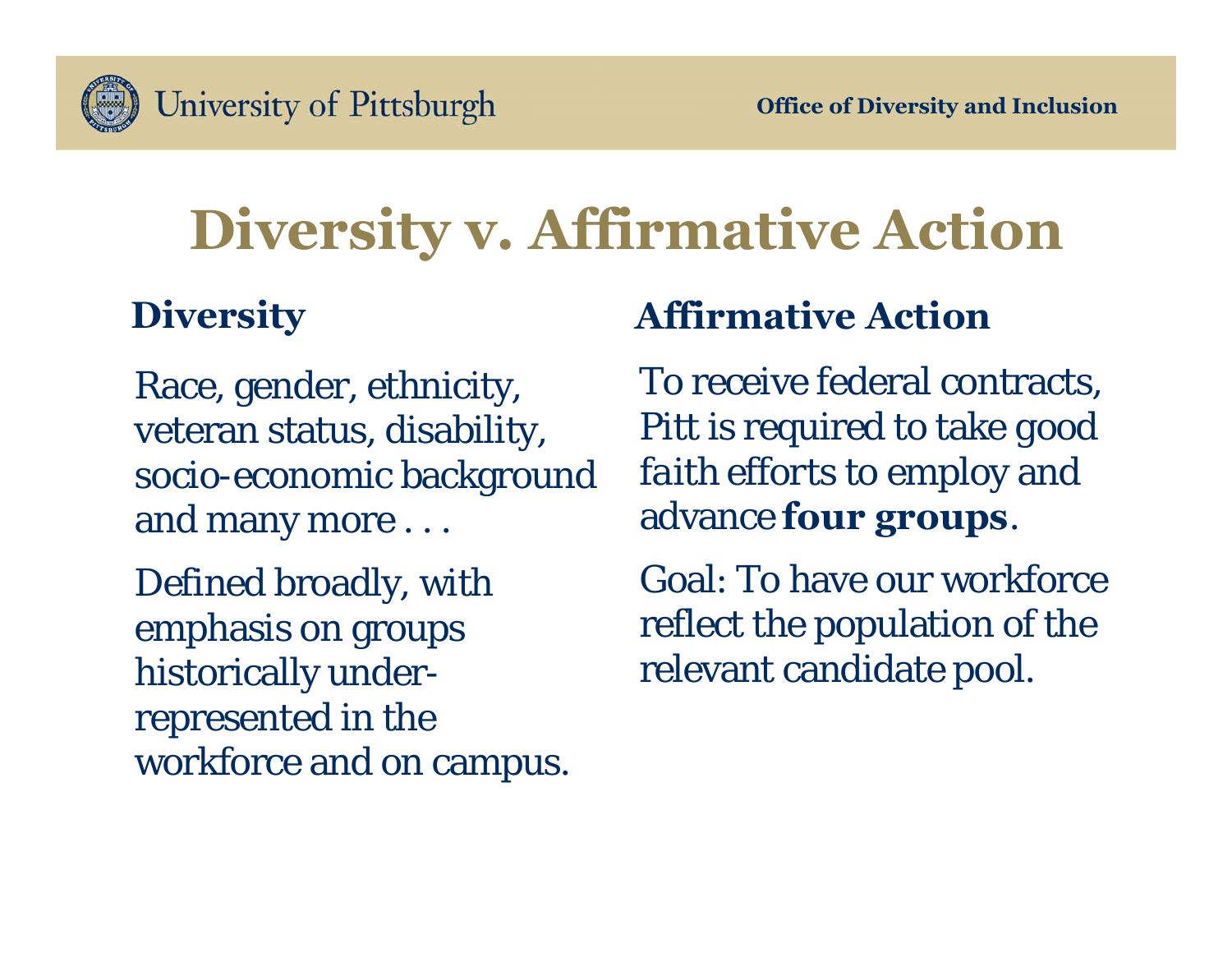

### **GOALS OF THE SEARCH PROCESS**

- To generate the broadest and strongest possible candidate pool.
- To attract the attention of the best and most diverse qualified candidates.
- To attract a pool of candidates consistent with our values and mission.
- To hire the "best" candidate.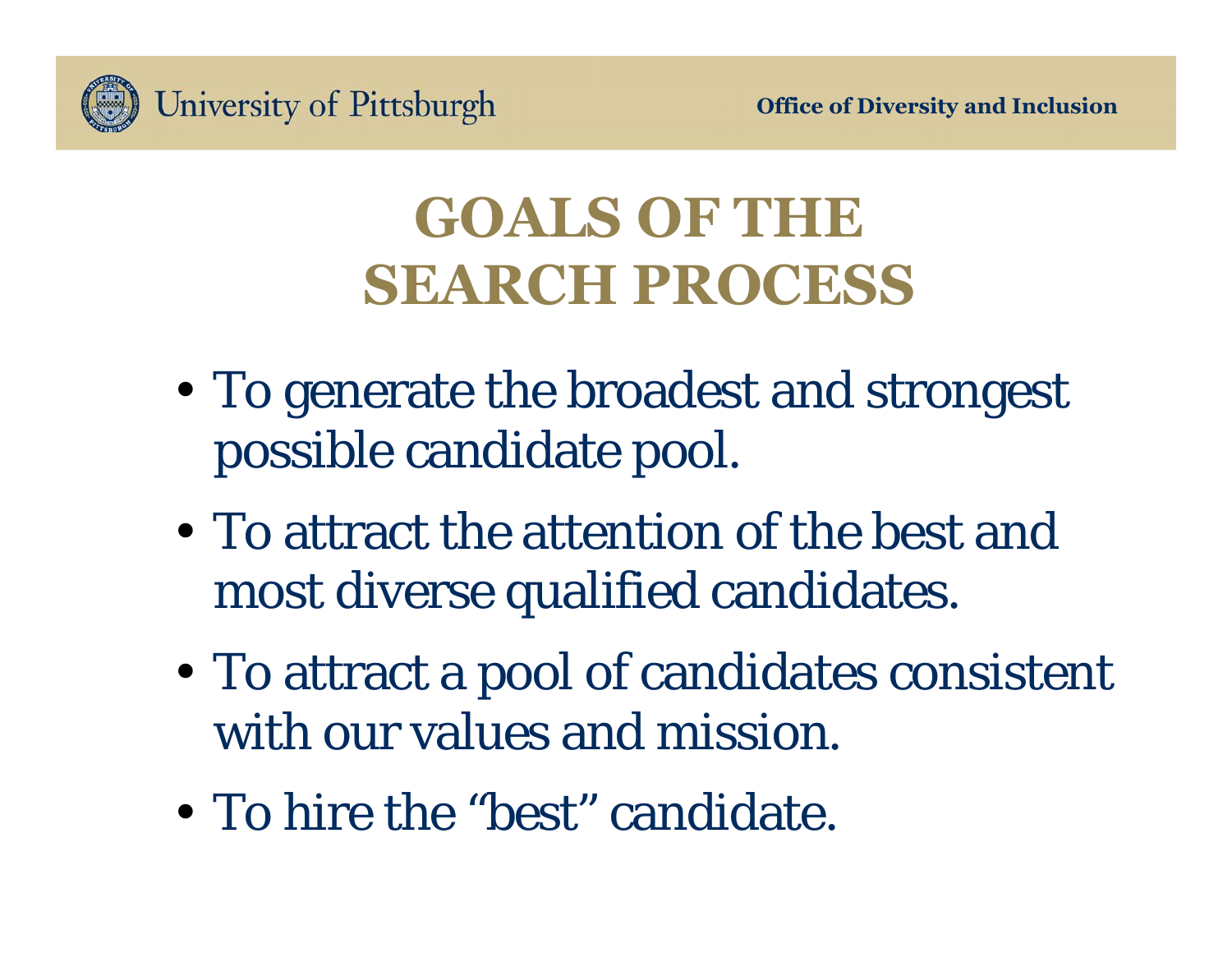

#### **The Search Process**

- Decide what position is needed..
	- Tenure/Non- tenure
	- Full/ Associate/ Adjunct
- $\bullet$ Create a Job Description
- • Include language to accurately reflect the importance of diversity :
	- **The University is especially interested in qualified candidates who can contribute, through their leadership, research, teaching, and/or service, to the diversity and excellence of the academic community."**
	- **"must have demonstrated expertise in dealing with diverse populations . . . Working with, teaching and leading diverse groups."**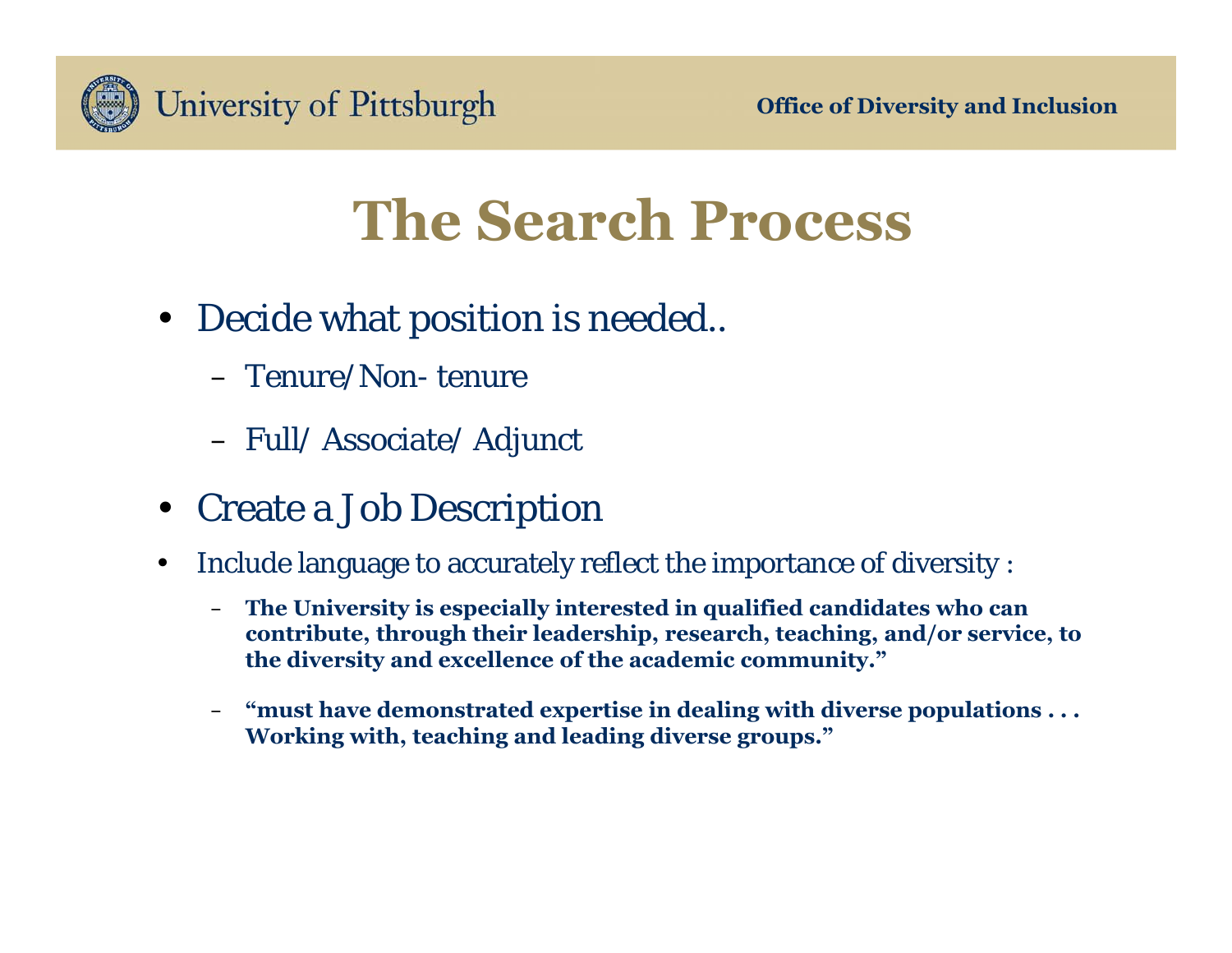

### **The Search Process**

- Form a Search Committee
	- –Include diverse members
		- The Office of Diversity and Inclusion can assist by suggesting potential members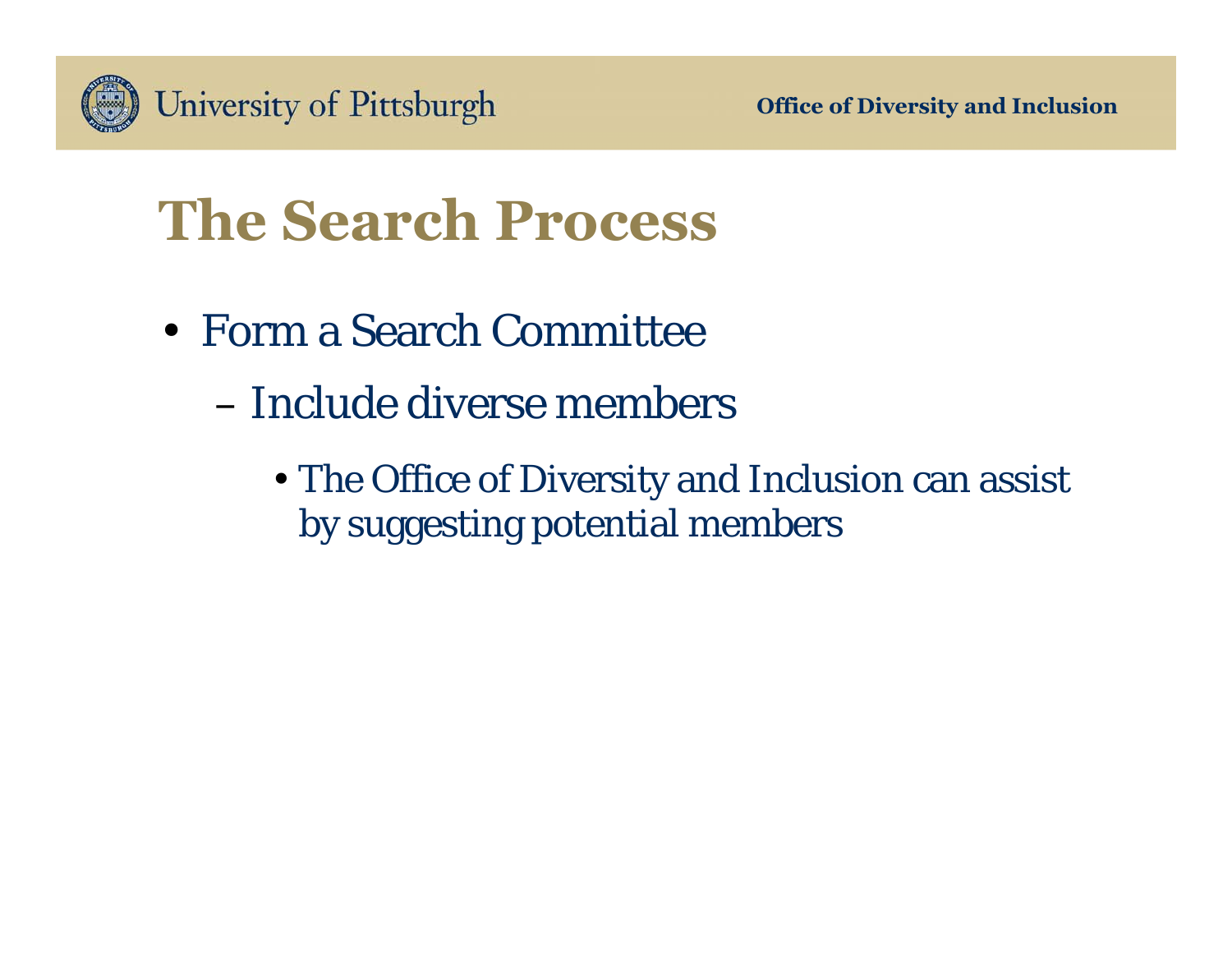

#### **The Search Process**

- Consider using a Search Firm
	- With Search Firm, intentionally map out the search plan and process.
	- From crafting the job description to creating the on-boarding plan.

Appoint a diversity officer on the Committee to monitor efforts and process

Know, or research, the relevant pool: this helps dispel myths or misconceptions.

• Review your current data demographic: student, PhD, Faculty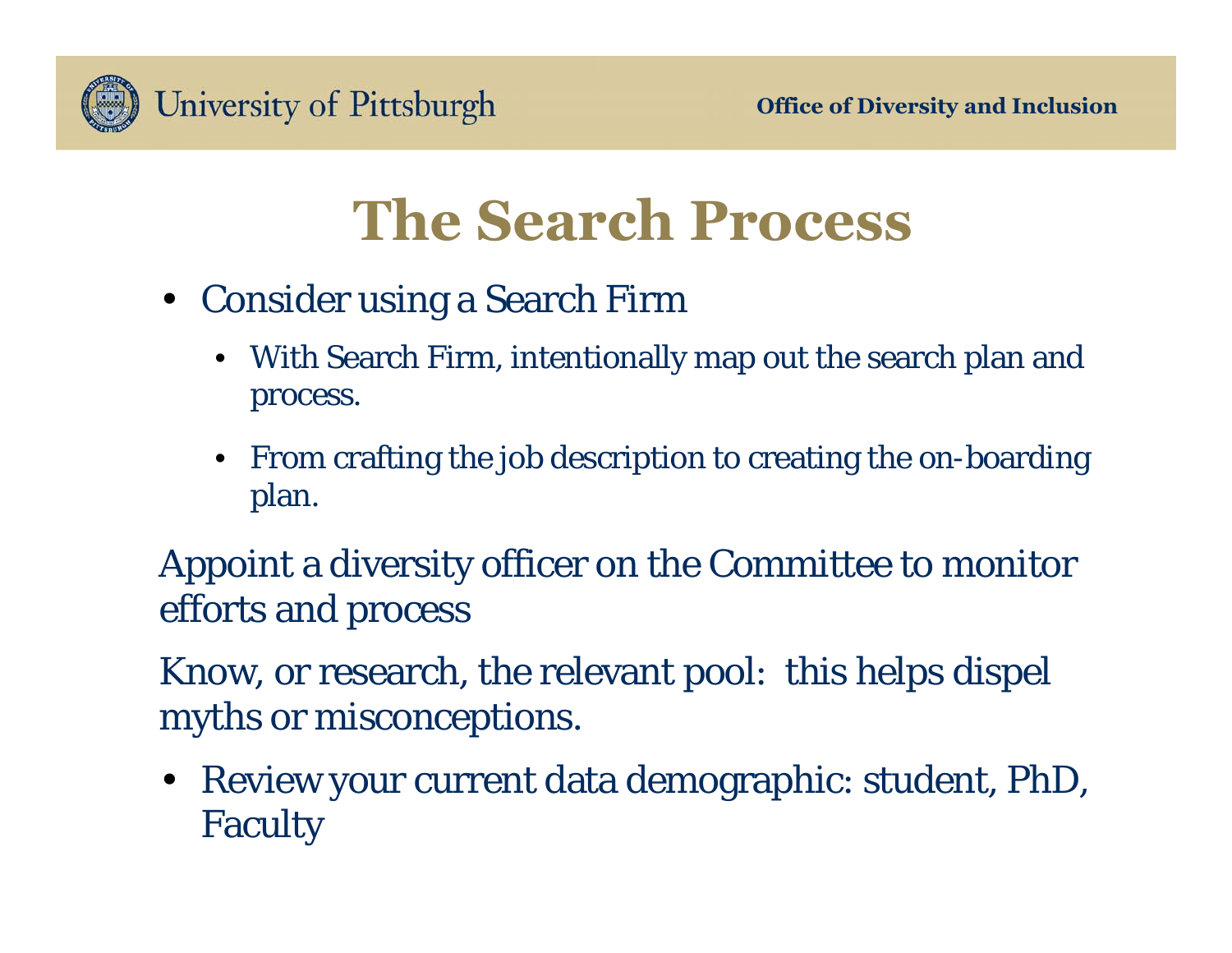

#### **The Search Process con't.**

- Develop an External Ad if you are not using a Search Firm
	- Tagline -"**Equal Opportunity Employer Minorities/Women/Vets/Disabled"**
- Identify Diversity Sites to advertise the position.

– *If you need assistance contact the Office of Affirmative Action*

- Complete the Pre -audit Form
- Acquire the appropriate signatures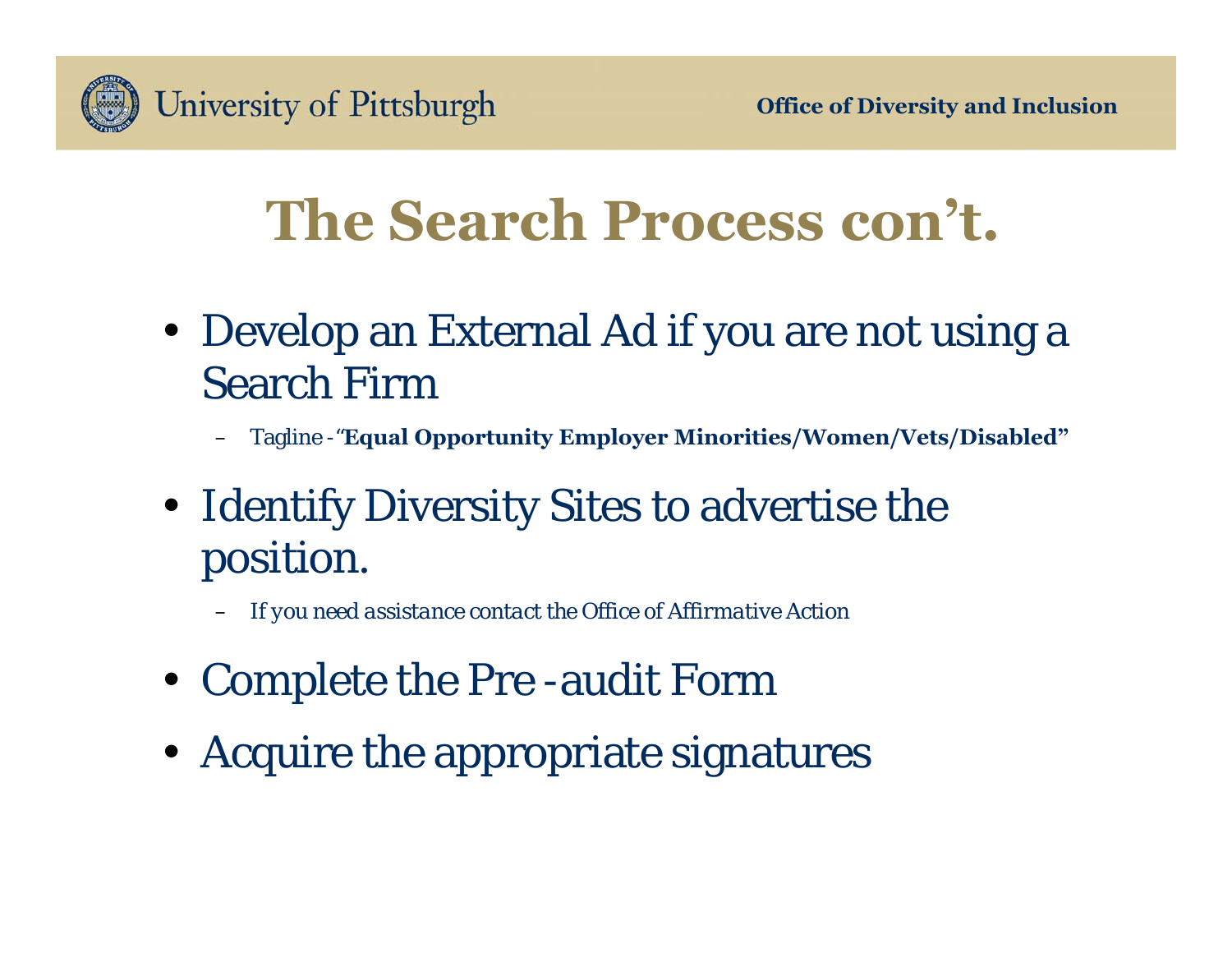### **The Search Process: Reviewing Candidates con't.**

- Identify key characteristics that must be met and those that are desirable.
- Use characteristics to establish explicit criteria/rubrics for sorting candidates.
- Consider size of pool no set number.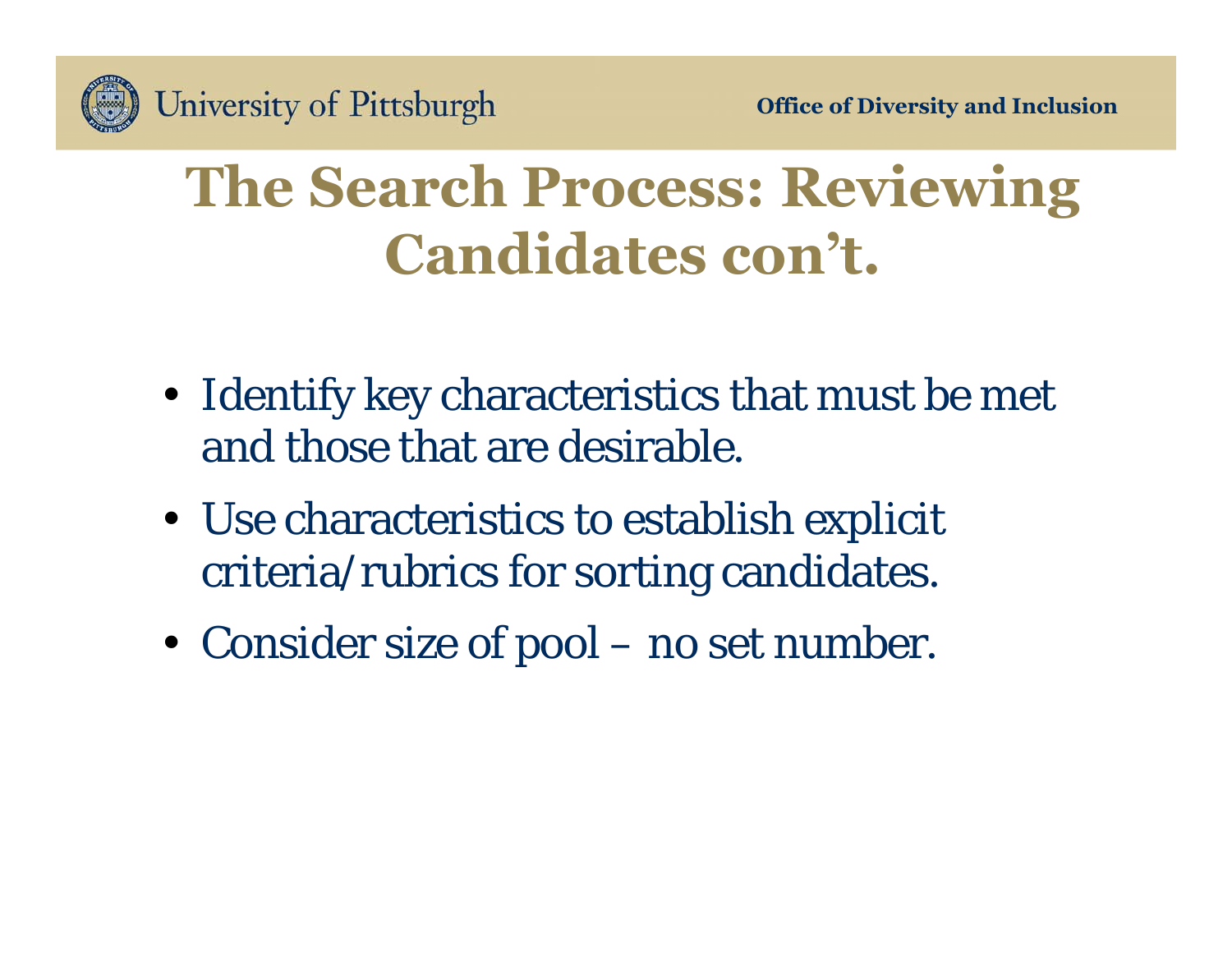### **The Search Process: Develop an interview strategy**

• Create an Interview Packet comprised of

#### –Traditional Questions

- *Be aware of appropriate and illegal questions*
- Mission Based Questions
- –Core values Questions
- –Behavioral Based Questions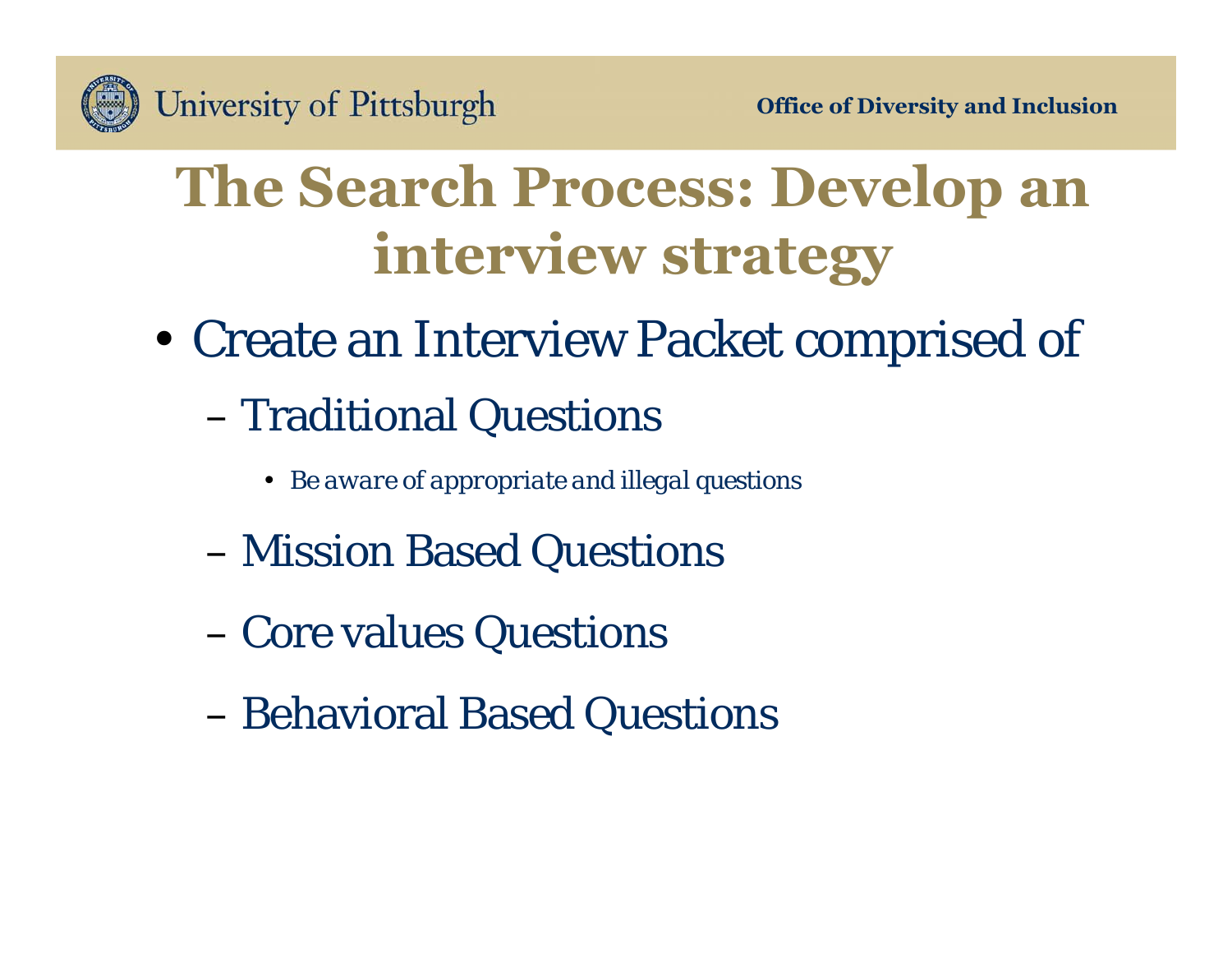

### **Develop an interview strategy con't**

- • Traditional – describe your current research –will you continue on this track – what drew you to this opportunity –possible funding sources
- $\bullet$  Mission Based questions – give the applicant the Mission of the University of Pittsburgh – ask how they see themselves contributing to/ being part of the mission. How is our mission related to your goals
- • Core value – have you ever collaborated with someone and how have you improved on this interaction. What experiences have helped you understand the mindset and values of other cultures Behavioral based –described an interaction with a colleague with whom had little in common, what was the situation and what were the results. [ as you can see from this example, there is a way to combine behavioral and mission or core based ] Give me a example of a challenge that you faced, what was the situation, what did you do and what was the result?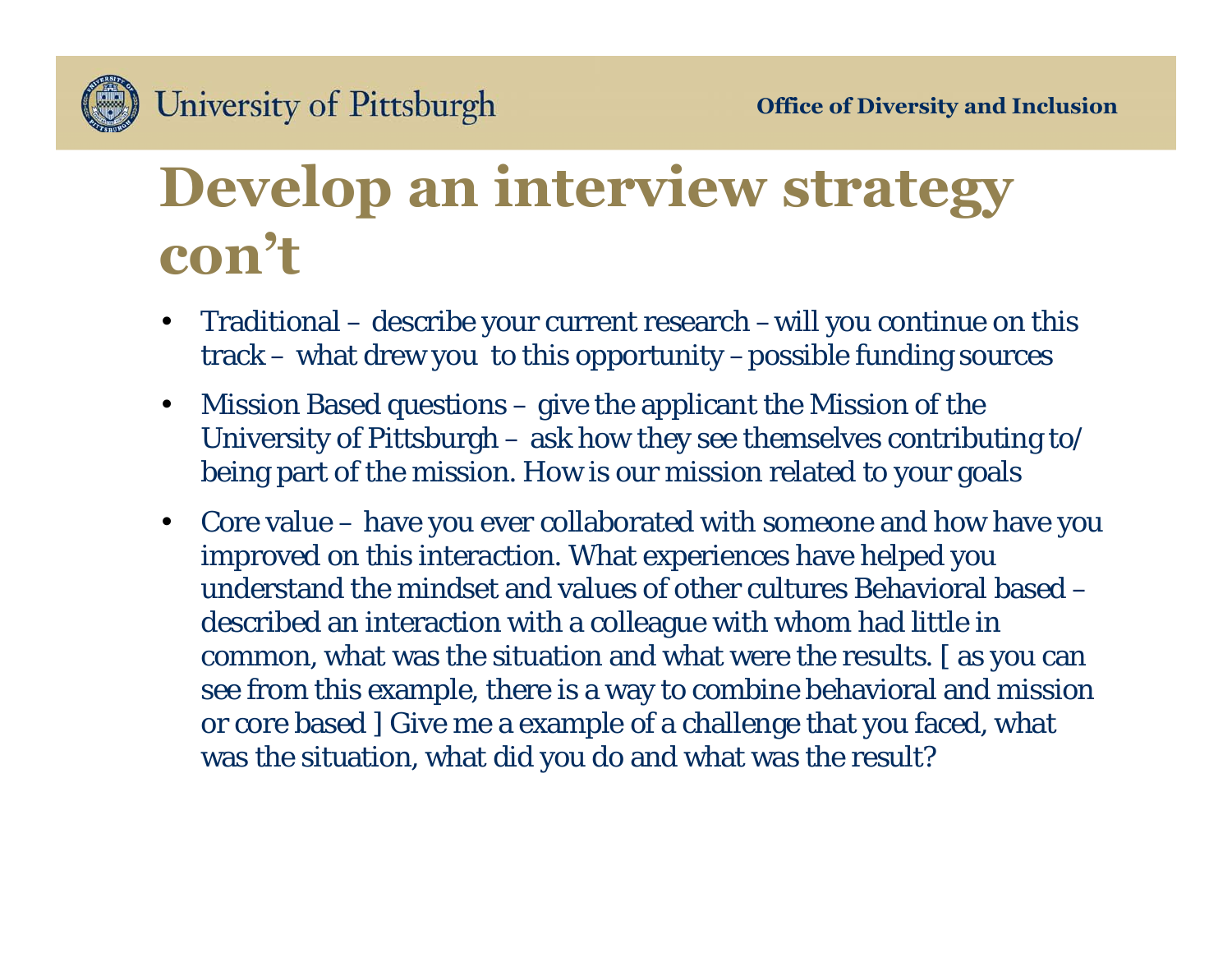

#### **The Search Process: Selecting Candidates to Interview**

• Try to interview more than one female and/or minority candidate.

> This is not an exclusion of other groups, but a conscious inclusion.

This means not having a set number.

- Conduct phone interviews with many candidates before inviting finalists to campus.
- Consider inviting more than three candidates to campus.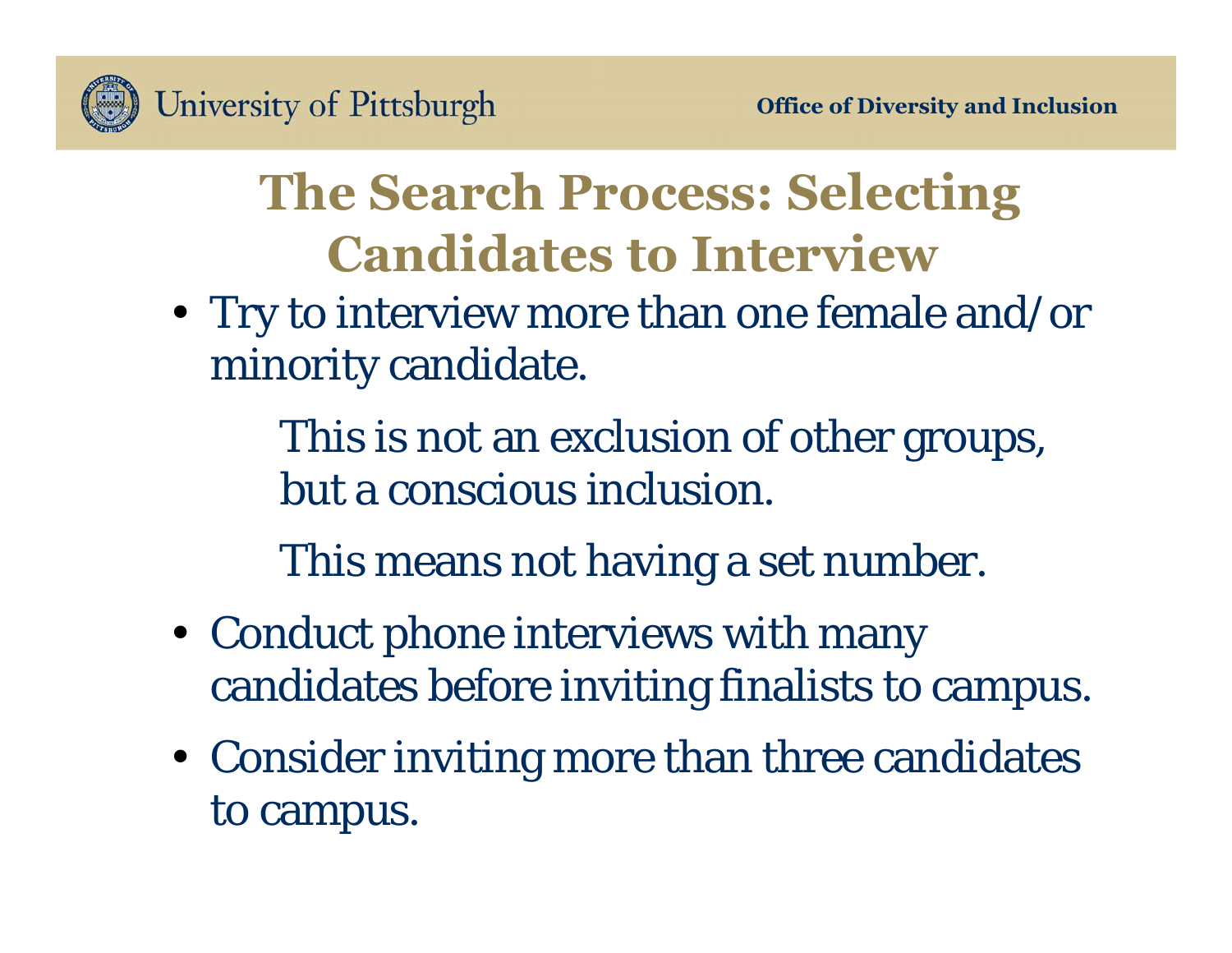

# **Interviewing Candidates**

- Focus, take your time.
- Work to minimize the effects of implicit bias or stereotypes. Be careful of unsubstantiated prejudgments.
- • Consider candidates who have non-traditional educational or employment history: No triage by pedigree.
- $\bullet$  Consider women and under-represented minorities who have excelled in leadership in less-highly-ranked schools.
- $\bullet$  Do not make assumptions about a person's willingness to move, travel, work long hours.
- Review candidates holistically.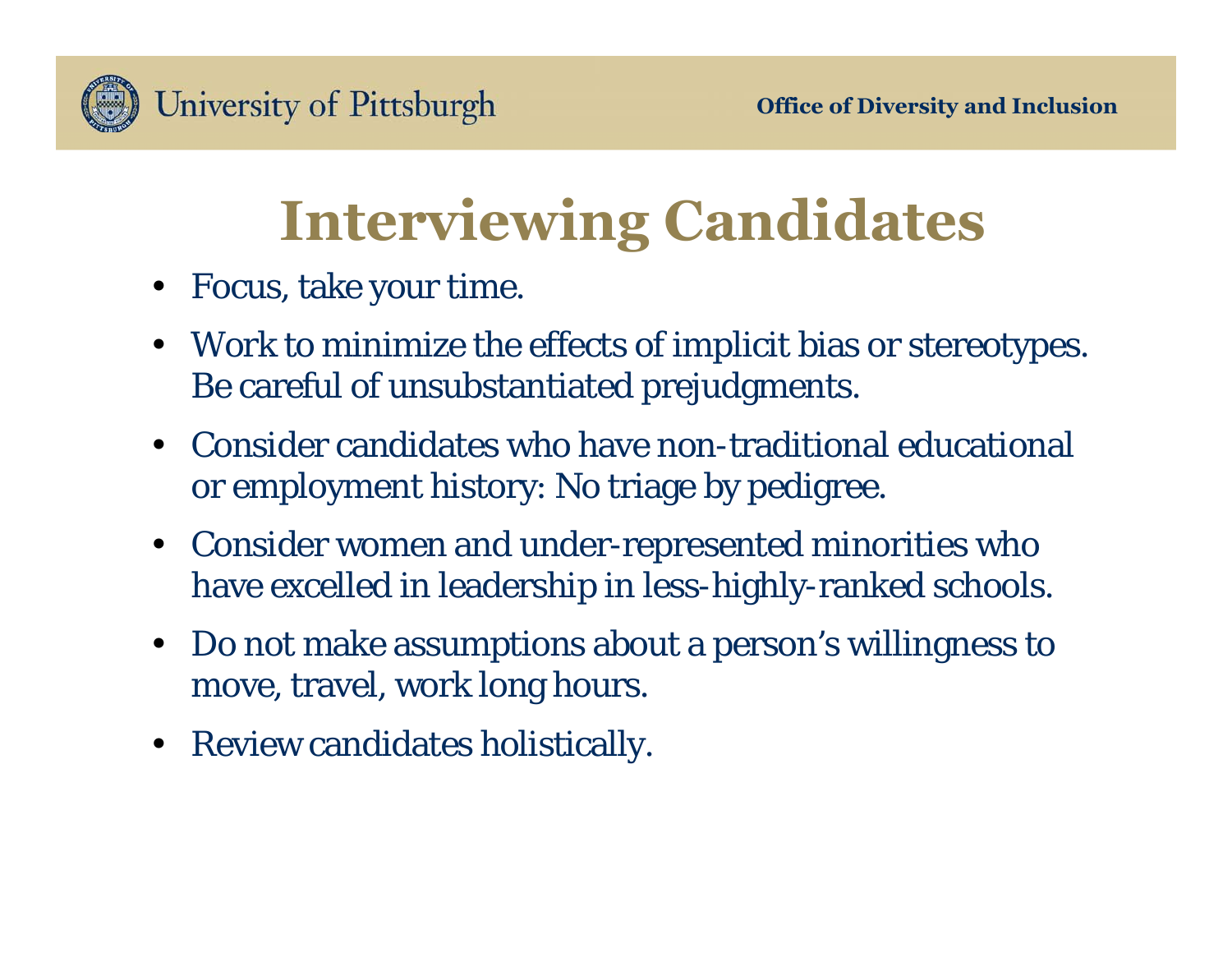

#### **ACTIVE RECRUITING**

**Active Search: Legally sound and effective**

Generate the pool

Personal direct outreach

Personal outreach to colleagues, junior and senior

Consider diverse schools, titles, ranks

Targeted advertising

**Passive Search**

Standard position posting

Ad in the Chronicle

Open the mail

Apply rigid, traditional standards

Quick elimination of the non-traditional applicant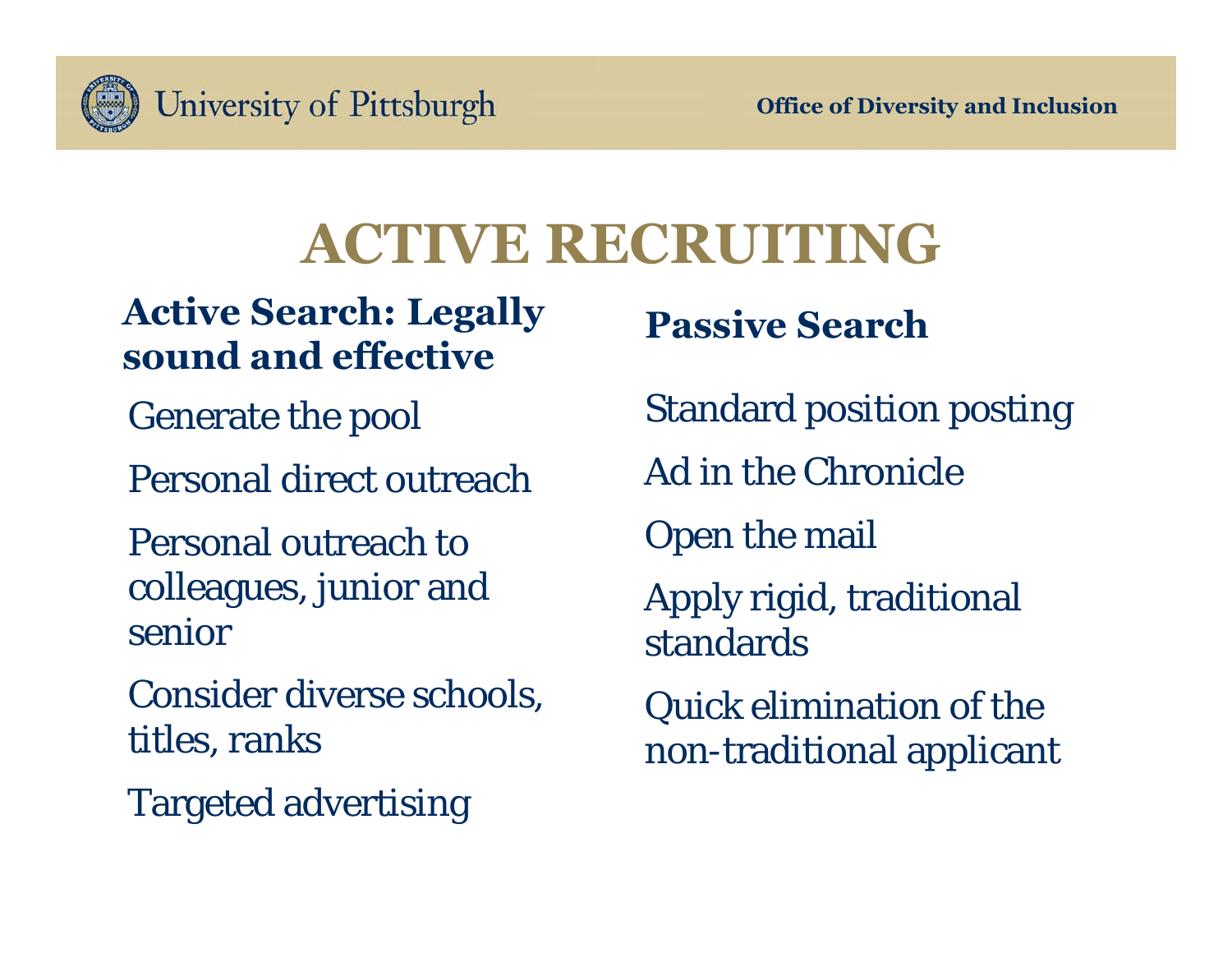

**Office of Diversity and Inclusion**

### **Barriers to Diversity**

• Not understanding diversity

• Implicit Bias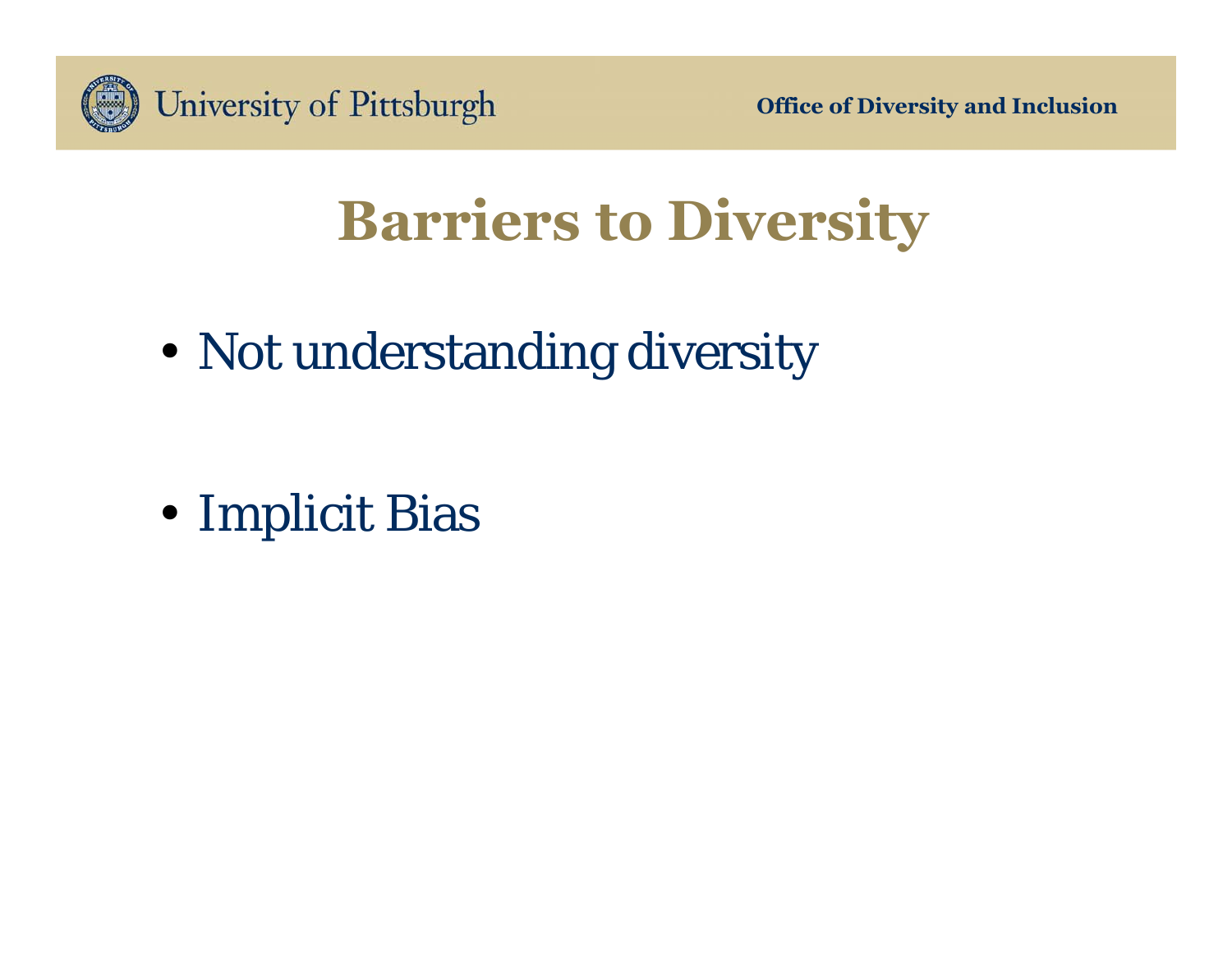

### **Understand Implicit Bias**

Research tells us that we all – regardless of our identity – perceive and treat people differently based on their social groups, life and cultural history.

**This is implicit or unintentional bias** 

Let's get familiar with the research.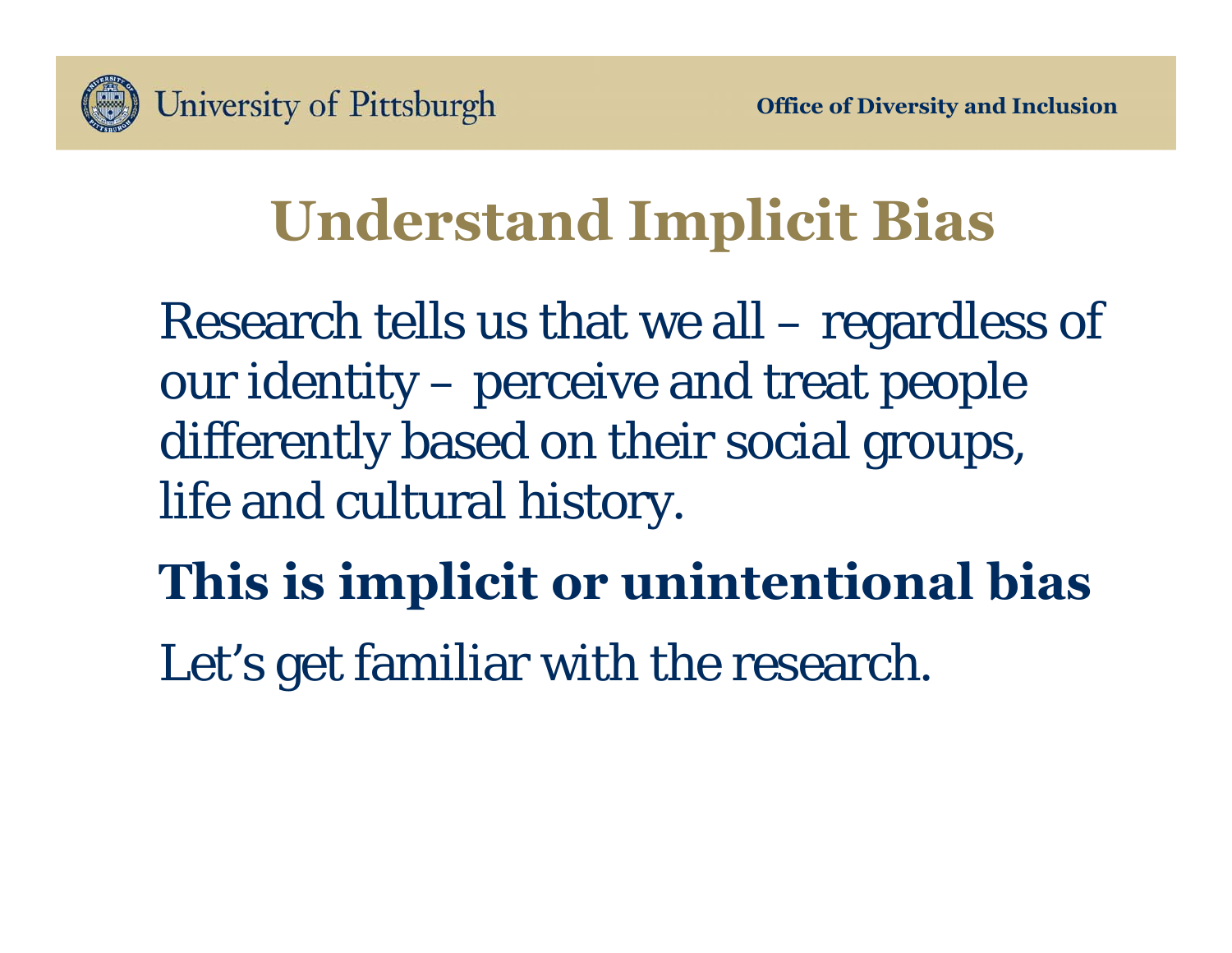

#### **Closer to Home: Are Female Scientists Treated Fairly?**

- In a mock hiring experiment:
	- Researchers found that faculty members in the sciences chose male applicants over females.
	- Faculty members ranked **identical** resumes with a male name as more competent.
	- Males were given higher salaries, even when the resumes were identical.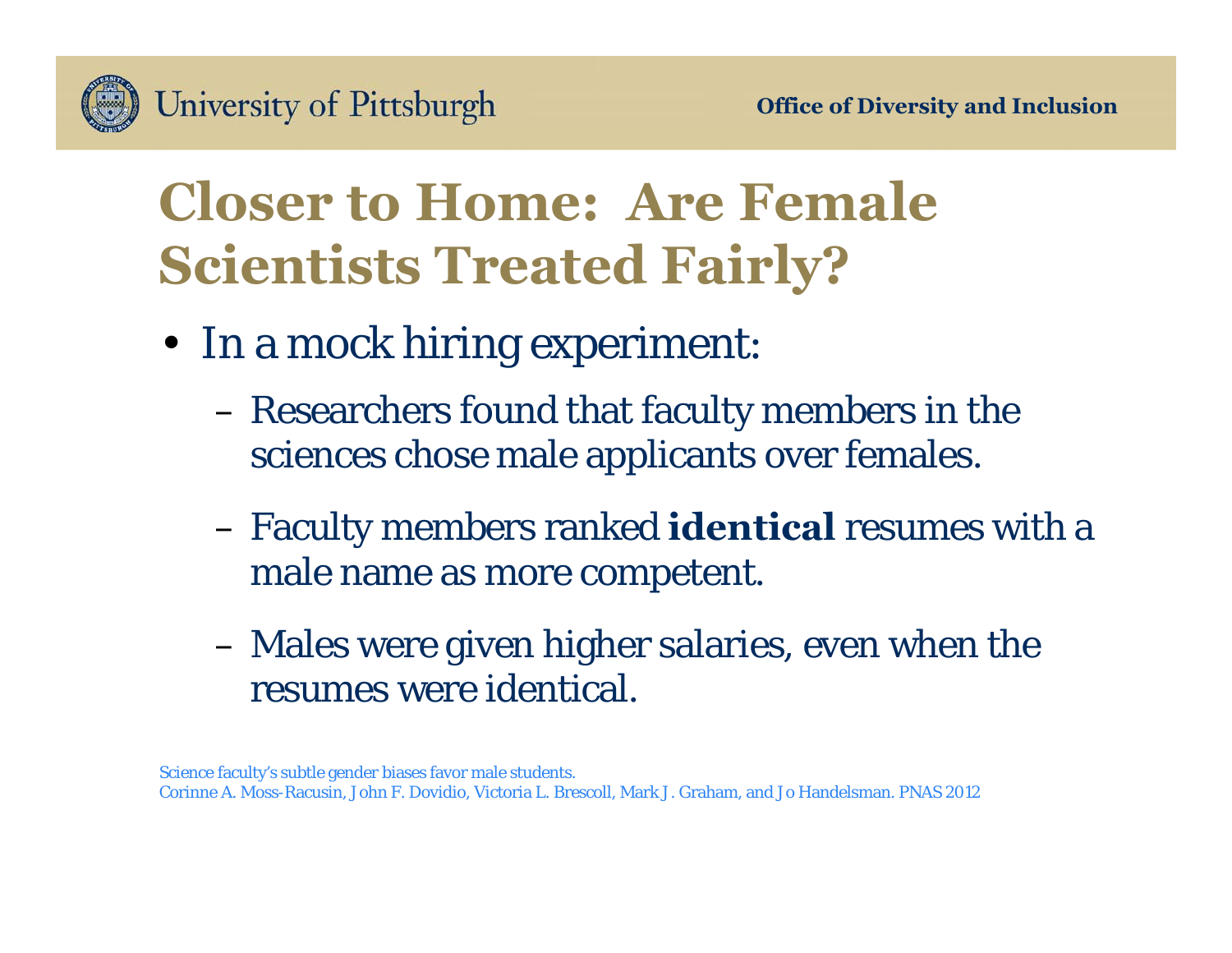

#### **The Research: The "Blind" Audition Study**

Analyzed blind audition records of 14,000 musicians for positions in major symphony orchestras:

- Increased the probability that a woman would advance from preliminary rounds by 50%.
- Data from 11 major orchestras showed that the switch to blind auditions accounted for a 30% of the increase in the proportion of women among new hires.

Goldin & Rouse (2000) *The American Economic Review, 90 (4). 715-741*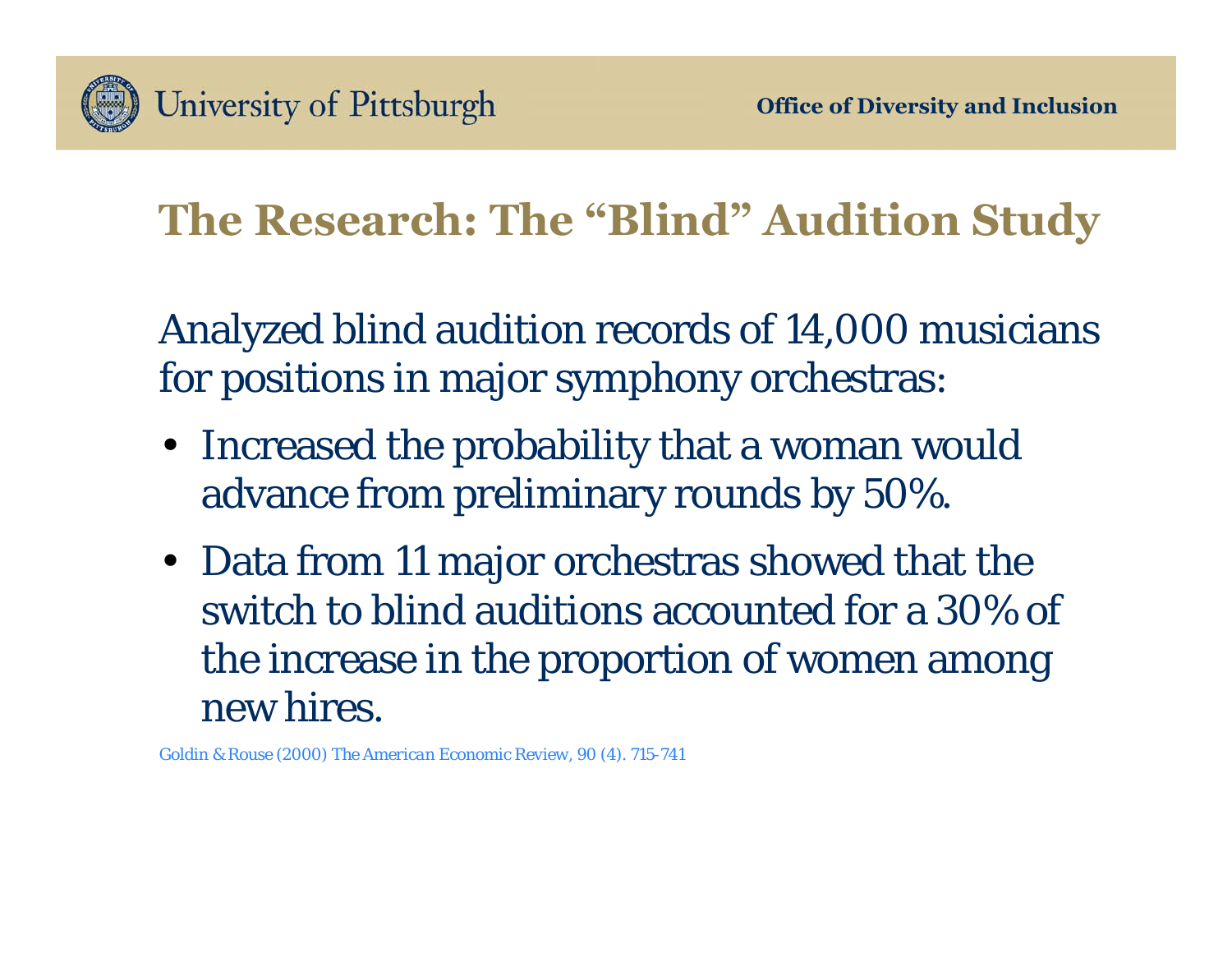

#### **Research: What's in a name**

- Resumes with "white-sounding names" received 50% more call backs than those with "black sounding" names.
- Resumes were otherwise the same.

The National Bureau of Economic Research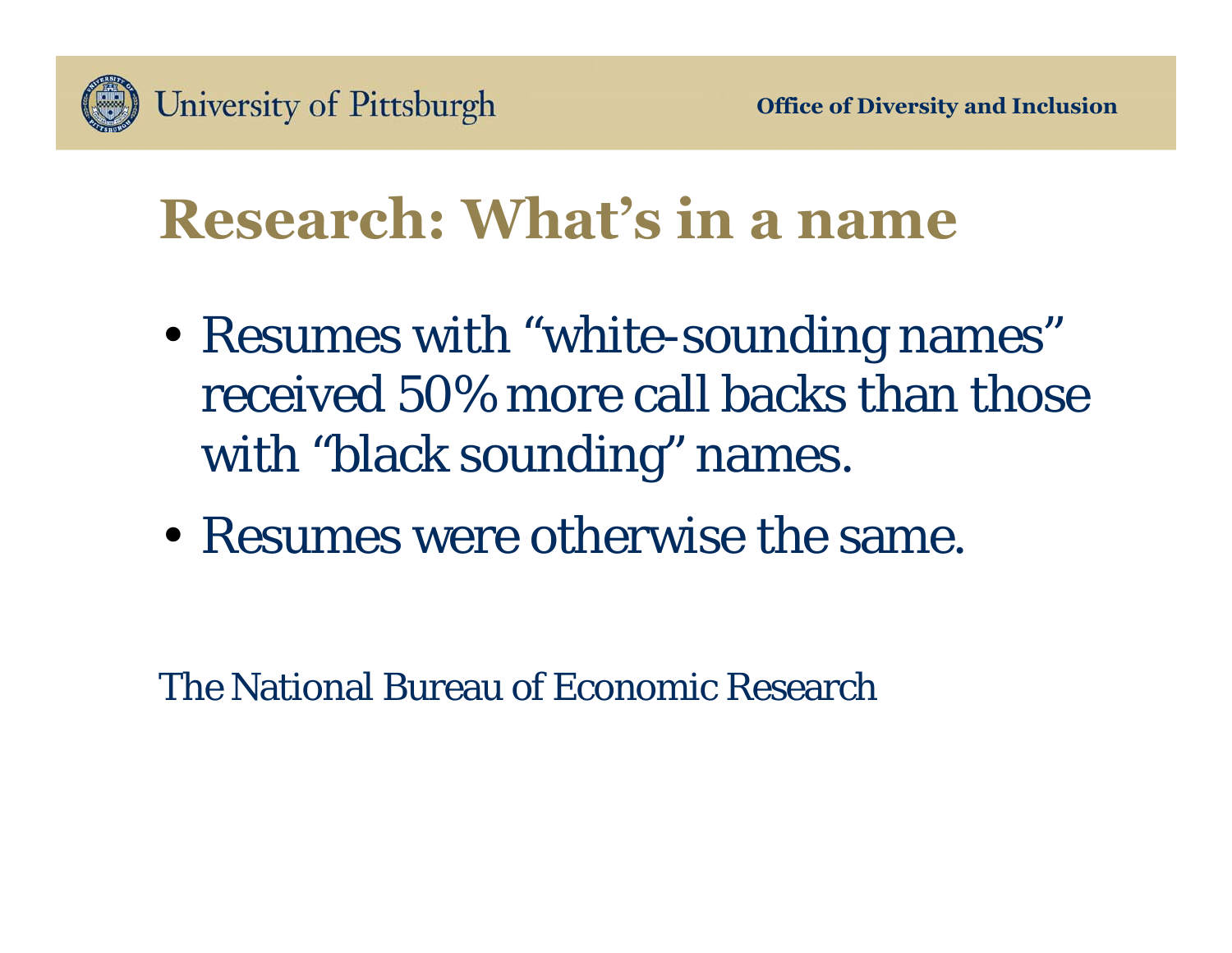

### **More Research: Postdoctoral Fellowship Applications**

- $\bullet$  Scientific competence, relevance of proposed research, and quality of methodology were evaluated.
- $\bullet$  Female applicants received substantially lower final score:
	- Reviewers scored women significantly lower in scientific competence
	- "Impact factor" calculated from number of publications, citations, journal prestige. Women had impact factors 2.5 higher than males with same rating

Wenneras and Wold (1997) *Nature*, 387(6631), 341-343.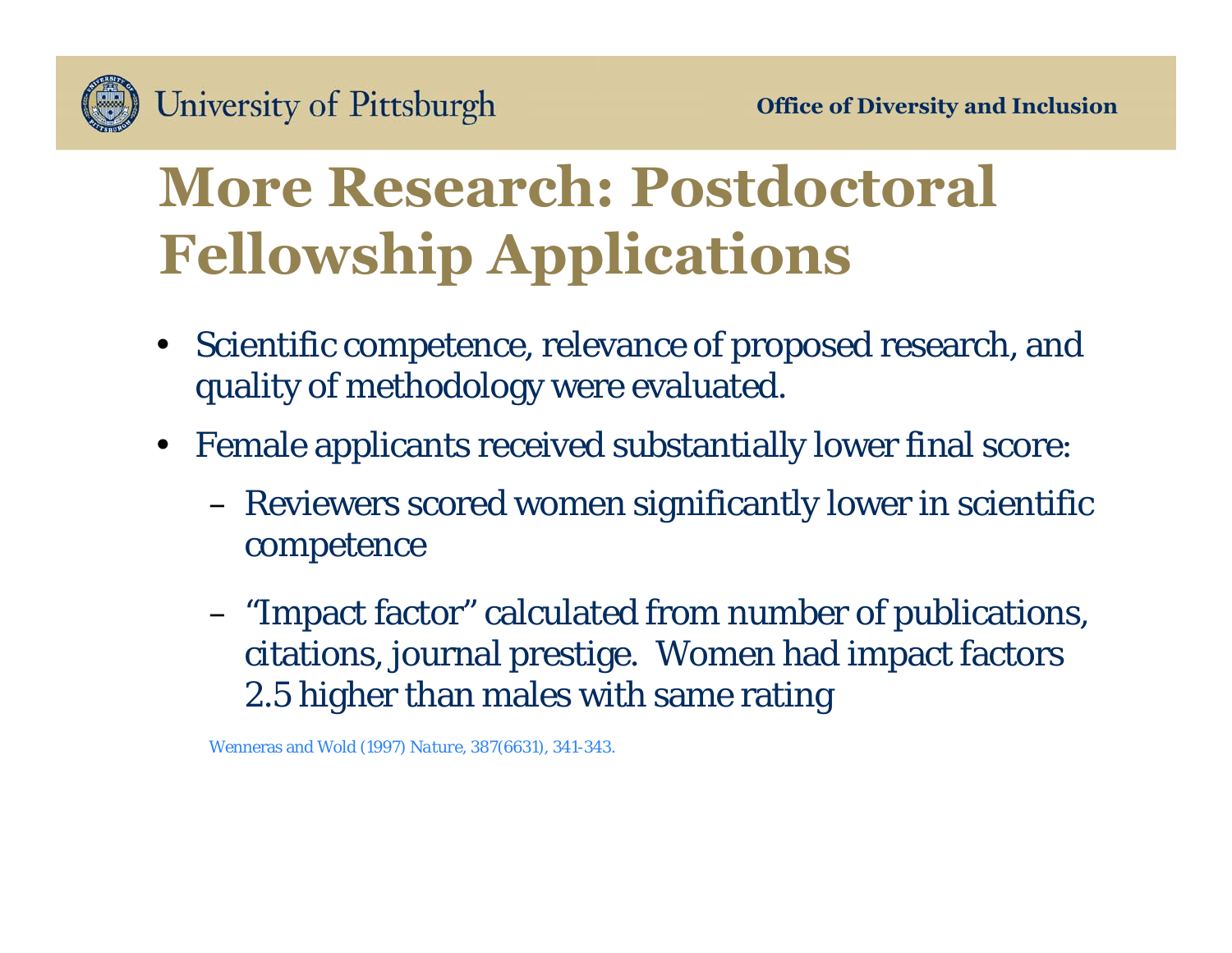

### **The Research: Academic Letters of Reference**

A content analysis of more than 300 letters of recommendation for medical faculty at a large American medical school.

- • **Men's letters**
	- Longer
	- More references to CV, Publications, Patients, Colleagues
- • **Women's letters**
	- –**Shorter**
	- More personal life references
		- More "doubt raisers" (hedges, faint praise, irrelevant facts) "It's amazing how much she's accomplished." "It appears that her health is stable"
		- "She is close to my wife"

Trix & Psenka (2003) *Discoures & Society*, Vol 14(2), 191-220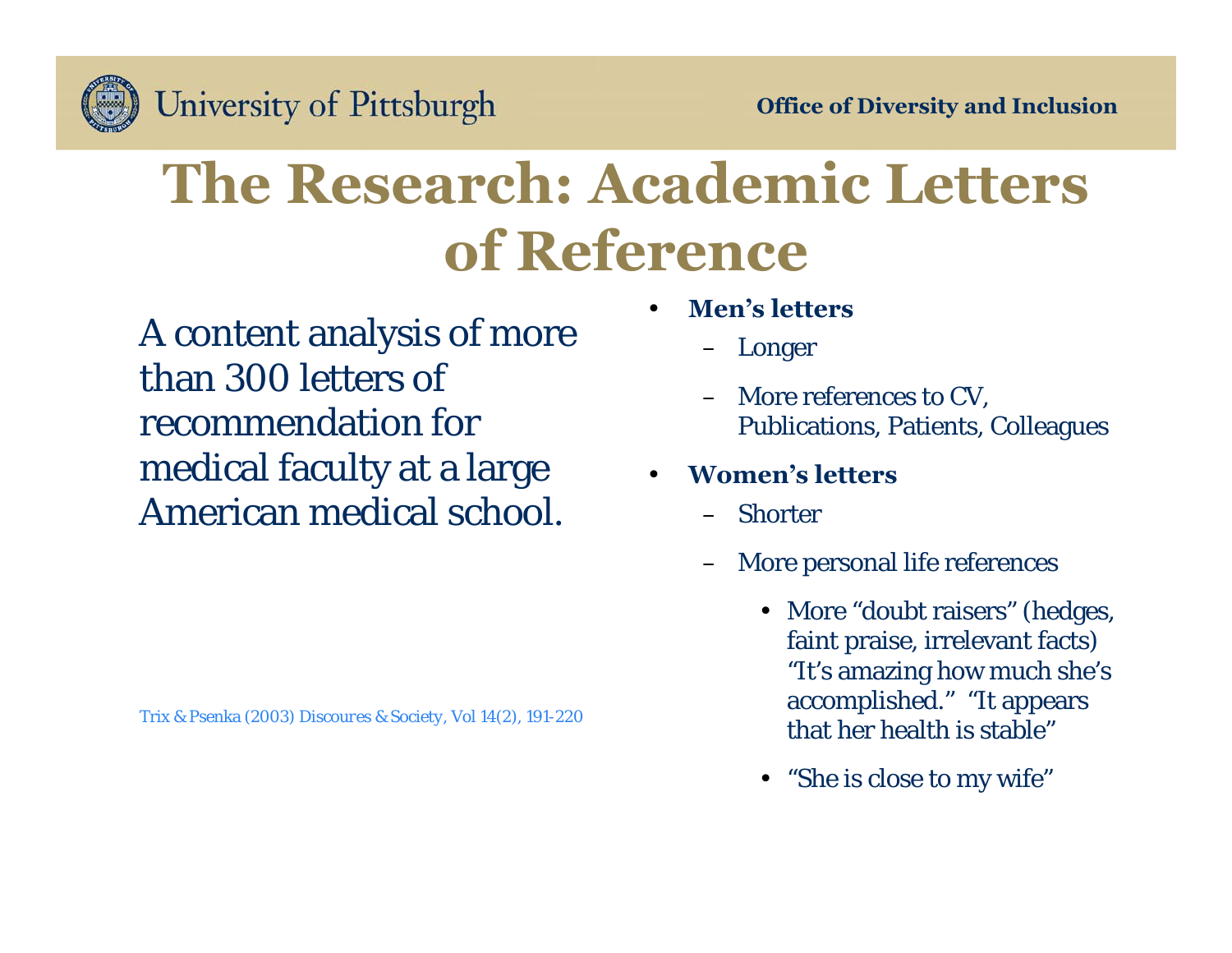

# **When are implicit biases most likely to emerge?**

- Under time pressure
- When the task involves ambiguity
- When non-verbal, automatic processes are applied
	- –creating yes/no piles of CVs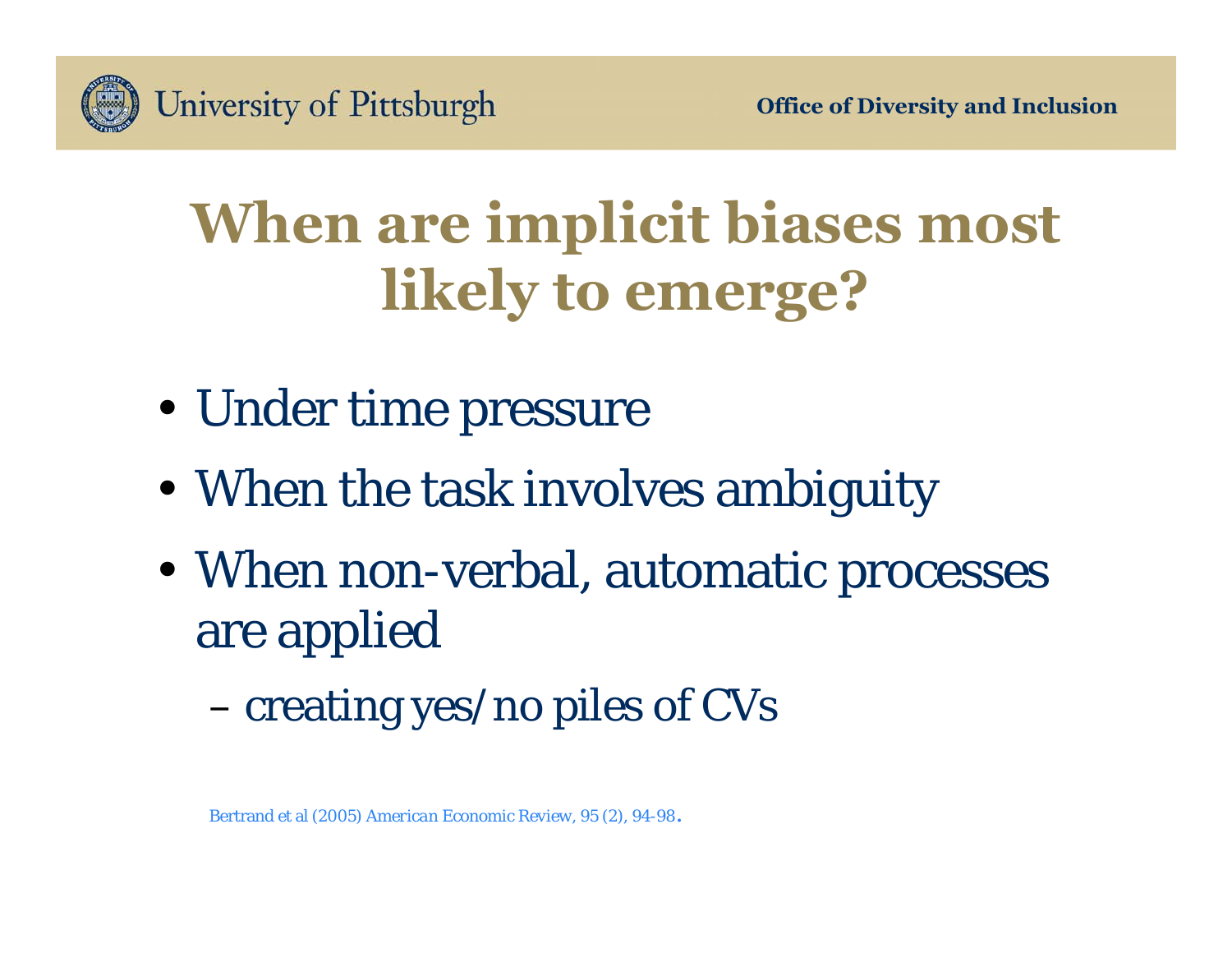

#### **How to avoid implicit bias and foster diversity**

**√** With Search Firm, intentionally map out the search plan and process.

> From crafting the job description to creating the on-boarding plan.

- **√** Appoint a diversity officer on the Committee to monitor efforts and process
- Know, or research, the relevant pool: this helps dispel myths or misconceptions.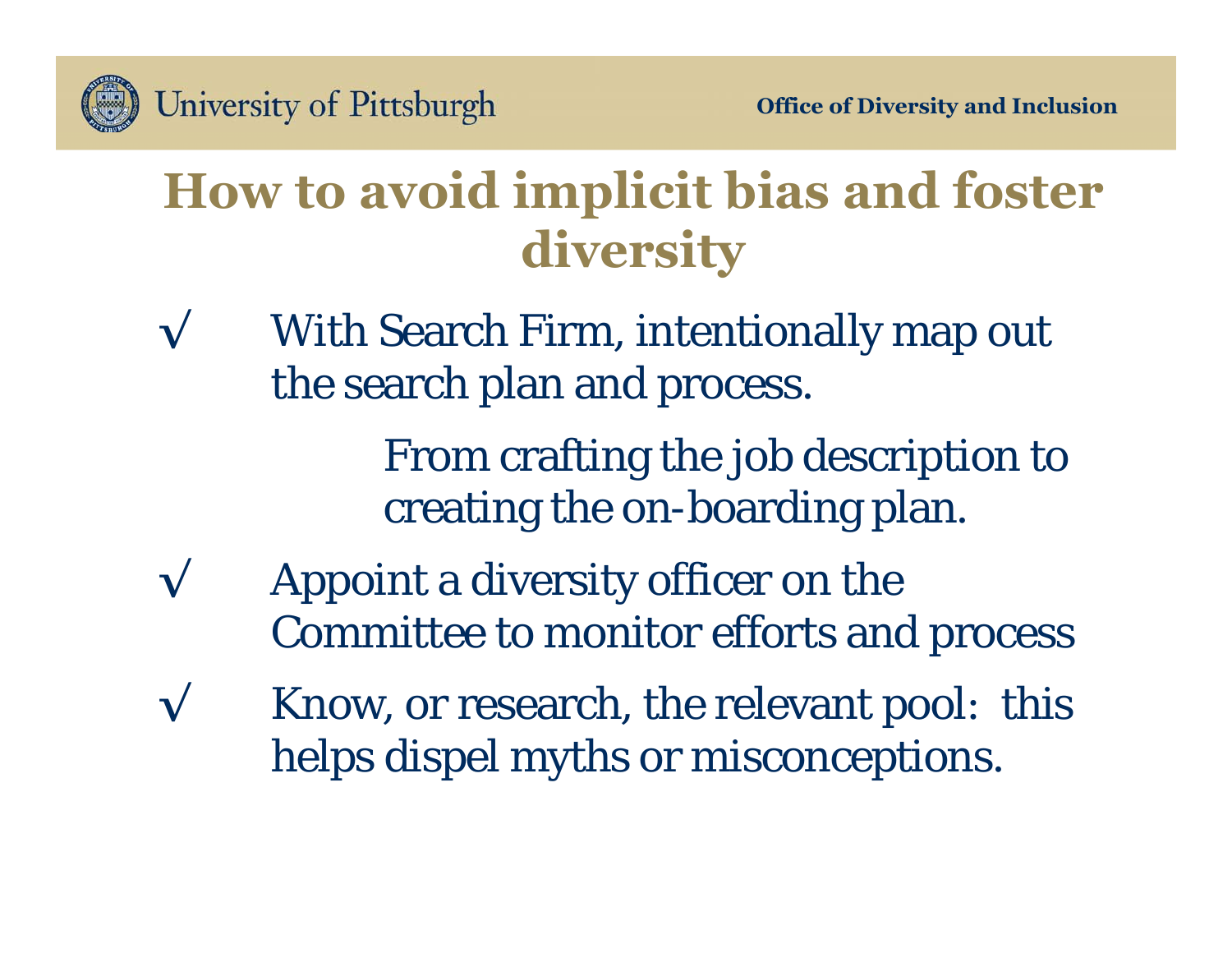

#### **"How to con't"**

#### **√ Build the position description** to accurately reflect the importance of diversity:

- "The University is especially interested in qualified candidates who can contribute, through their leadership, research, teaching, and/or service, to the diversity and excellence of the academic community."
- "must have demonstrated expertise in dealing with diverse populations . . . Working with, teaching and leading diverse groups."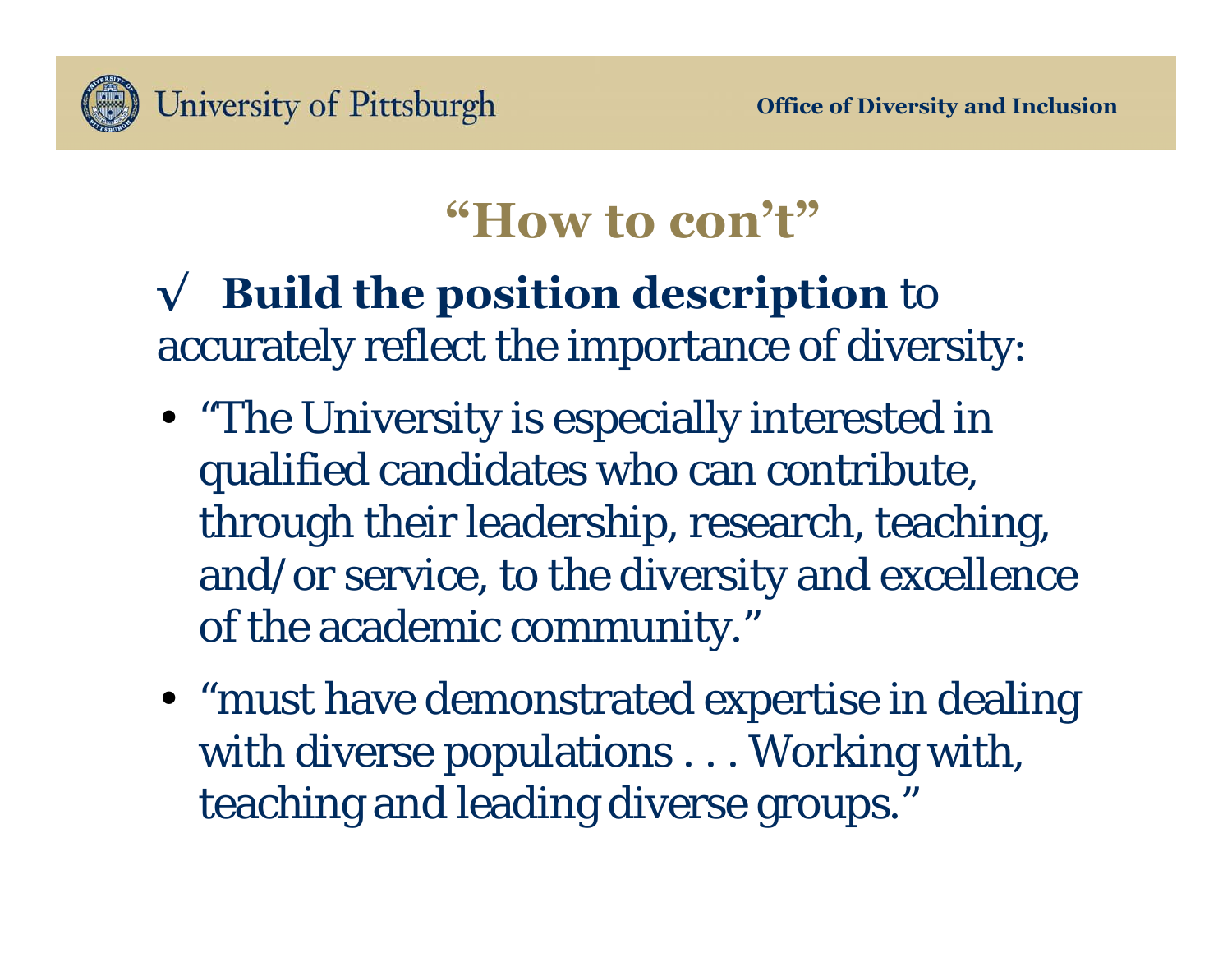

### **"HOW TO" CONTINUED**

**√** Beware of "FIT" becoming a barrier. Undervaluing candidates not "like us" **√** Challenge yourselves by asking: Are candidates subject to the same expectations? Is leadership potential undervalued? Are assumptions being made about family responsibilities?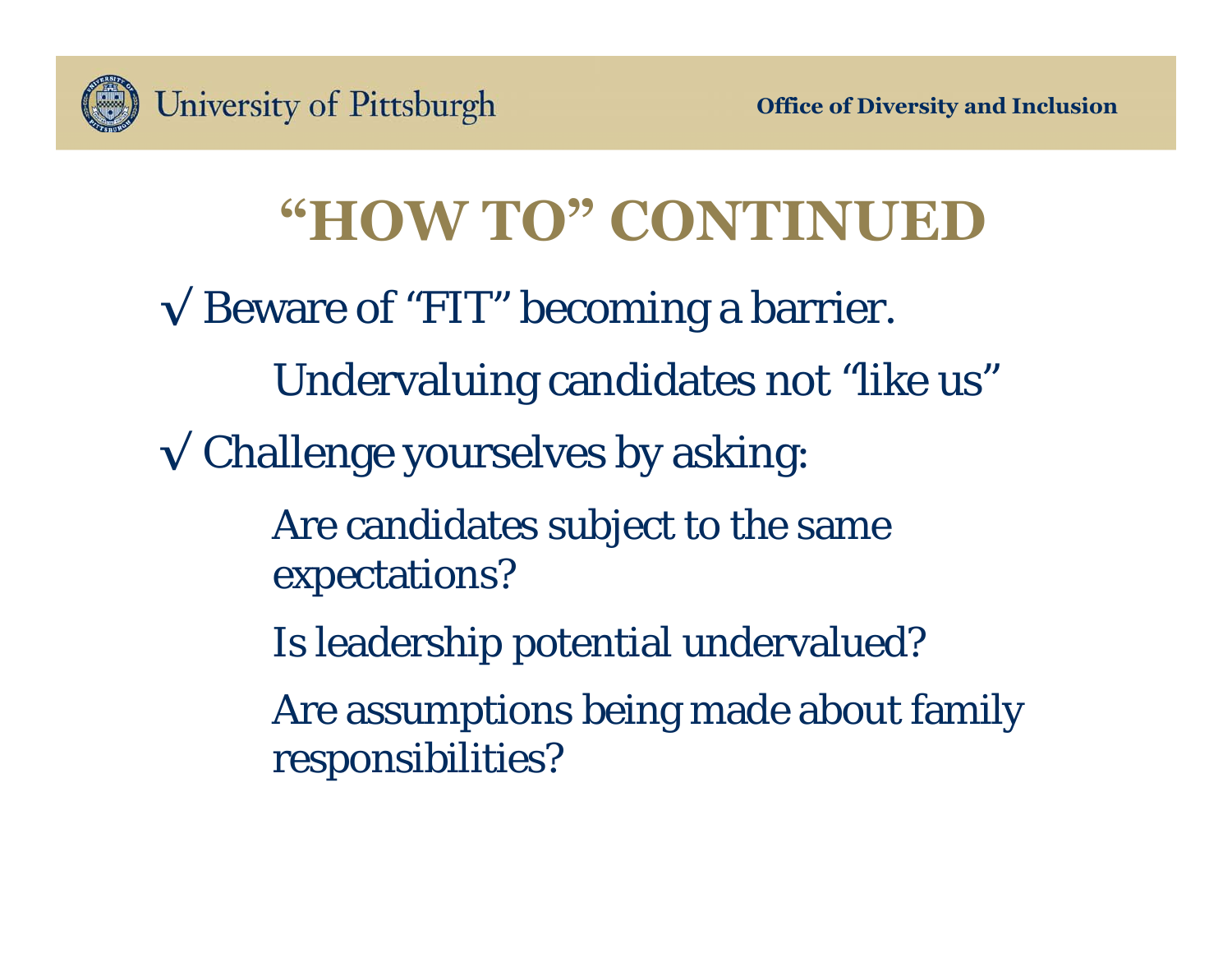

#### **"HOW to con't."**

- Standardize the process for each applicant.
- Review the qualifications of each applicant based on the publicized requirements.
	- Remember you are not considering "fit"
- Use Behavioral Based Interview Questions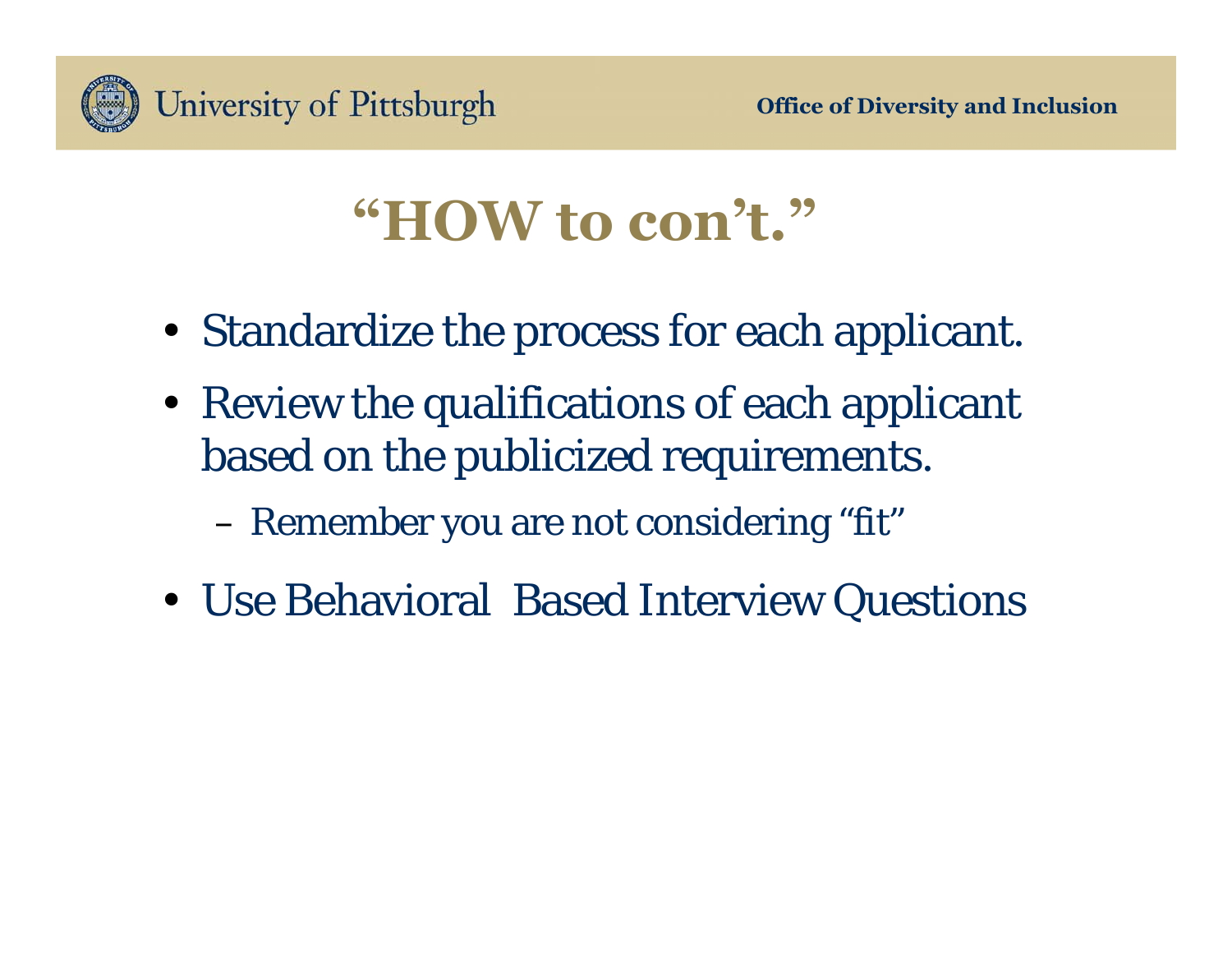

# **Take aways and a final point**

- •Don't assume there's no diverse candidate out there.
- $\bullet$  Achieving diversity requires proactive affirmative measure to ensure there is a diverse applicant pool and welcoming environment.
- $\bullet$ Build commitment to diversity into the process.
- • Discrimination based on a protected classification is unlawful; quotas and "minority only" positions are unlawful.
- •Beware of implicit bias.
- $\bullet$  Appoint a diversity officer to keep the group focused on proactive measures to promote diversity and inclusion.
- $\bullet$  Don't even give the appearance of discriminatory intent by asking a candidate a question that requires them to reveal a protected classification.
- $\bullet$  All materials relating to any aspects of hiring process, including committee members' notes and related e-mails, must be retained for 3 years after the date that the successful candidate is hired.